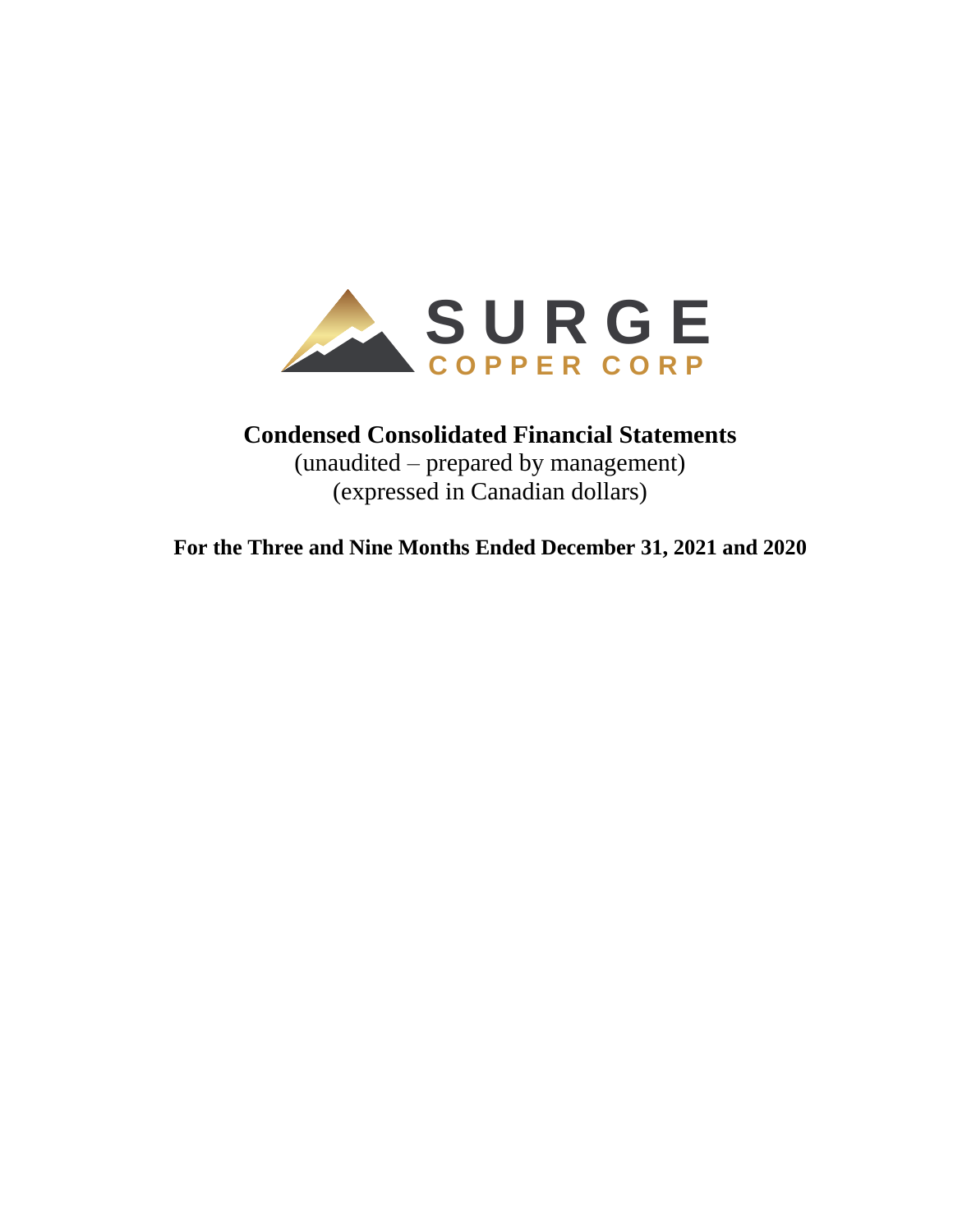# **NOTICE TO READER**

Under National Instrument 51-102, Part 4, subsection 4.3 (3) (a), if an auditor has not performed a review of the interim financial statements, they must be accompanied by a notice indicating that the financial statements have not been reviewed by an auditor.

The accompanying unaudited condensed consolidated interim financial statements of the Company have been prepared by and are the responsibility of the Company's management.

The Company's independent auditor has not performed a review of these condensed consolidated interim financial statements in accordance with the standards established by the Canadian Institute of Chartered Accountants for a review of interim financial statements by an entity's auditor.

Vancouver, B.C. February 17, 2022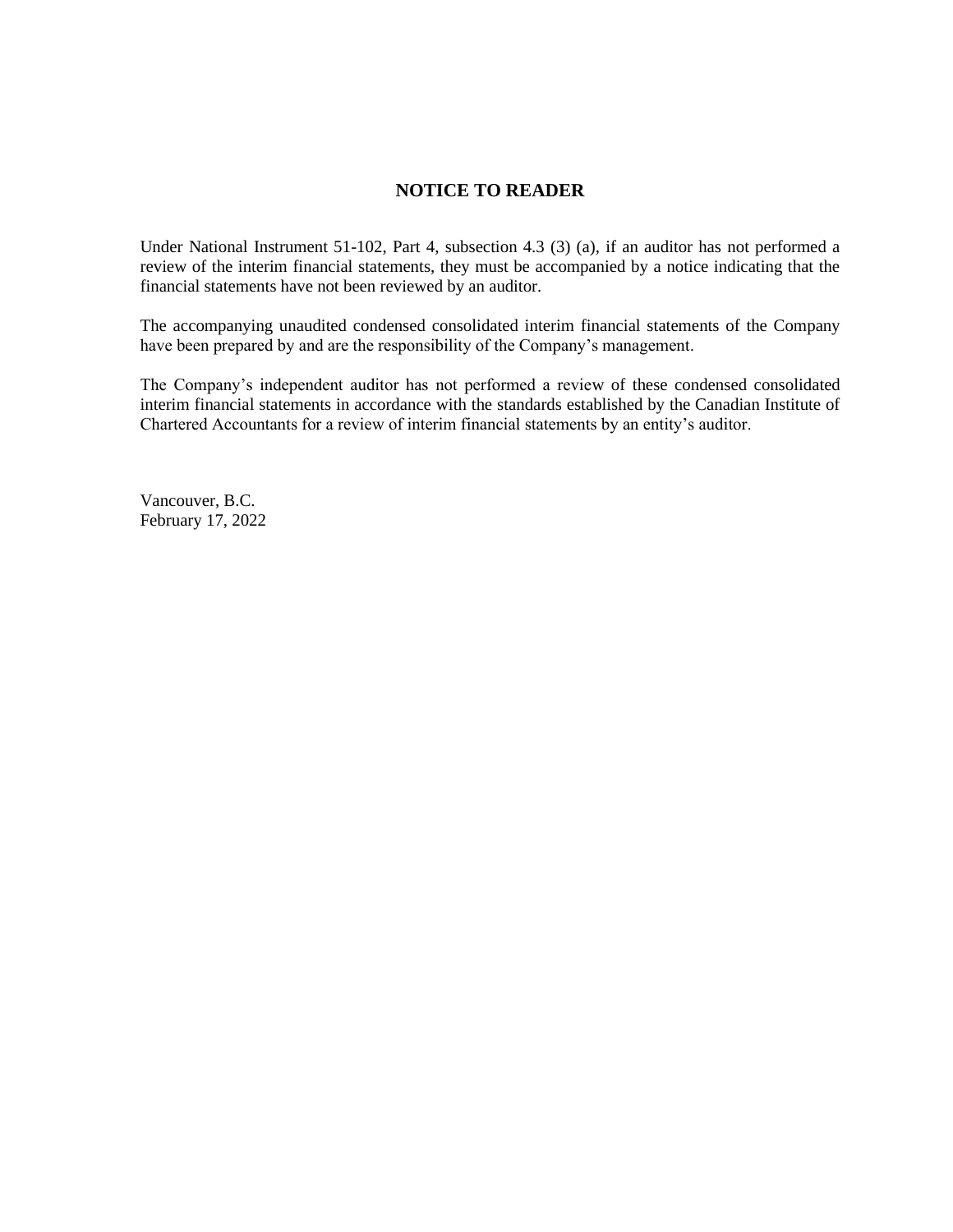#### **SURGE COPPER CORP. CONDENSED CONSOLIDATED INTERIM STATEMENTS OF FINANCIAL POSITION** (unaudited – expressed in Canadian dollars)

**As at December 31, 2021 and March 31, 2021**

| 2021<br>2021<br><b>Note</b><br><b>ASSETS</b><br>Current<br>\$<br>8,594,278 \$<br>Cash and cash equivalents<br>3,274,777<br>GST receivable<br>285,456<br>114,423<br>Other receivable<br>6,10<br>23,030<br>83,753<br>Prepaid expenses<br>135,175<br><b>Total Current Assets</b><br>8,963,487<br>3,547,405<br>30,311,937<br>Exploration and evaluation costs<br>5,6<br>38,369,516<br>Right-of-use asset<br>8<br>203,449<br>21,909<br>Equipment and camp buildings<br>7<br>36,095<br>24,916<br><b>Total Non-Current Assets</b><br>38,609,060<br><b>Total Assets</b><br>\$<br>47,572,547<br>$\mathbb{S}$<br>33,906,167<br><b>LIABILITIES</b><br>Current<br>$\mathcal{S}$<br>Trade and other payables<br>187,511<br>$\mathcal{S}$<br>9<br>129,403<br>Flow-through premium liability<br>11<br>1,107,488<br>276,525<br>Current portion of lease liability<br>8<br>32,554<br>25,217<br><b>Total Current Liabilities</b><br>1,327,553<br>431,145<br>8<br>Lease obligation liability<br>173,785<br>Deferred income tax liability<br>1,514,000<br>1,514,000<br><b>Total Non-Current Liabilities</b><br>1,687,785<br><b>Total Liabilities</b><br>3,015,338<br>1,945,145<br><b>SHAREHOLDERS' EQUITY</b><br>Share capital<br>11<br>60,736,260<br>48,151,688<br>11<br>10,503,070<br>8,169,534<br>Contributed surplus<br>Deficit<br>(26, 682, 121)<br>44,557,209<br><b>Total Shareholders' Equity</b><br>31,961,022<br>Total Liabilities and Shareholders' Equity<br>\$<br>47,572,547<br>$\mathcal{S}$<br>33,906,167<br>Corporate information and nature of operations<br>$\mathbf{1}$<br>17<br>Subsequent events<br>Signed on behalf of the Board by:<br>"Shane Ebert"<br>Director<br>"Leif Nilsson"<br>Director |  | As at December 31, | As at March 31, |
|--------------------------------------------------------------------------------------------------------------------------------------------------------------------------------------------------------------------------------------------------------------------------------------------------------------------------------------------------------------------------------------------------------------------------------------------------------------------------------------------------------------------------------------------------------------------------------------------------------------------------------------------------------------------------------------------------------------------------------------------------------------------------------------------------------------------------------------------------------------------------------------------------------------------------------------------------------------------------------------------------------------------------------------------------------------------------------------------------------------------------------------------------------------------------------------------------------------------------------------------------------------------------------------------------------------------------------------------------------------------------------------------------------------------------------------------------------------------------------------------------------------------------------------------------------------------------------------------------------------------------------------------------------------------------------------------------|--|--------------------|-----------------|
|                                                                                                                                                                                                                                                                                                                                                                                                                                                                                                                                                                                                                                                                                                                                                                                                                                                                                                                                                                                                                                                                                                                                                                                                                                                                                                                                                                                                                                                                                                                                                                                                                                                                                                  |  |                    |                 |
| 30,358,762<br>1,514,000<br>(24,360,200)                                                                                                                                                                                                                                                                                                                                                                                                                                                                                                                                                                                                                                                                                                                                                                                                                                                                                                                                                                                                                                                                                                                                                                                                                                                                                                                                                                                                                                                                                                                                                                                                                                                          |  |                    |                 |
|                                                                                                                                                                                                                                                                                                                                                                                                                                                                                                                                                                                                                                                                                                                                                                                                                                                                                                                                                                                                                                                                                                                                                                                                                                                                                                                                                                                                                                                                                                                                                                                                                                                                                                  |  |                    |                 |
|                                                                                                                                                                                                                                                                                                                                                                                                                                                                                                                                                                                                                                                                                                                                                                                                                                                                                                                                                                                                                                                                                                                                                                                                                                                                                                                                                                                                                                                                                                                                                                                                                                                                                                  |  |                    |                 |
|                                                                                                                                                                                                                                                                                                                                                                                                                                                                                                                                                                                                                                                                                                                                                                                                                                                                                                                                                                                                                                                                                                                                                                                                                                                                                                                                                                                                                                                                                                                                                                                                                                                                                                  |  |                    |                 |
|                                                                                                                                                                                                                                                                                                                                                                                                                                                                                                                                                                                                                                                                                                                                                                                                                                                                                                                                                                                                                                                                                                                                                                                                                                                                                                                                                                                                                                                                                                                                                                                                                                                                                                  |  |                    |                 |
|                                                                                                                                                                                                                                                                                                                                                                                                                                                                                                                                                                                                                                                                                                                                                                                                                                                                                                                                                                                                                                                                                                                                                                                                                                                                                                                                                                                                                                                                                                                                                                                                                                                                                                  |  |                    |                 |
|                                                                                                                                                                                                                                                                                                                                                                                                                                                                                                                                                                                                                                                                                                                                                                                                                                                                                                                                                                                                                                                                                                                                                                                                                                                                                                                                                                                                                                                                                                                                                                                                                                                                                                  |  |                    |                 |
|                                                                                                                                                                                                                                                                                                                                                                                                                                                                                                                                                                                                                                                                                                                                                                                                                                                                                                                                                                                                                                                                                                                                                                                                                                                                                                                                                                                                                                                                                                                                                                                                                                                                                                  |  |                    |                 |
|                                                                                                                                                                                                                                                                                                                                                                                                                                                                                                                                                                                                                                                                                                                                                                                                                                                                                                                                                                                                                                                                                                                                                                                                                                                                                                                                                                                                                                                                                                                                                                                                                                                                                                  |  |                    |                 |
|                                                                                                                                                                                                                                                                                                                                                                                                                                                                                                                                                                                                                                                                                                                                                                                                                                                                                                                                                                                                                                                                                                                                                                                                                                                                                                                                                                                                                                                                                                                                                                                                                                                                                                  |  |                    |                 |
|                                                                                                                                                                                                                                                                                                                                                                                                                                                                                                                                                                                                                                                                                                                                                                                                                                                                                                                                                                                                                                                                                                                                                                                                                                                                                                                                                                                                                                                                                                                                                                                                                                                                                                  |  |                    |                 |
|                                                                                                                                                                                                                                                                                                                                                                                                                                                                                                                                                                                                                                                                                                                                                                                                                                                                                                                                                                                                                                                                                                                                                                                                                                                                                                                                                                                                                                                                                                                                                                                                                                                                                                  |  |                    |                 |
|                                                                                                                                                                                                                                                                                                                                                                                                                                                                                                                                                                                                                                                                                                                                                                                                                                                                                                                                                                                                                                                                                                                                                                                                                                                                                                                                                                                                                                                                                                                                                                                                                                                                                                  |  |                    |                 |
|                                                                                                                                                                                                                                                                                                                                                                                                                                                                                                                                                                                                                                                                                                                                                                                                                                                                                                                                                                                                                                                                                                                                                                                                                                                                                                                                                                                                                                                                                                                                                                                                                                                                                                  |  |                    |                 |
|                                                                                                                                                                                                                                                                                                                                                                                                                                                                                                                                                                                                                                                                                                                                                                                                                                                                                                                                                                                                                                                                                                                                                                                                                                                                                                                                                                                                                                                                                                                                                                                                                                                                                                  |  |                    |                 |
|                                                                                                                                                                                                                                                                                                                                                                                                                                                                                                                                                                                                                                                                                                                                                                                                                                                                                                                                                                                                                                                                                                                                                                                                                                                                                                                                                                                                                                                                                                                                                                                                                                                                                                  |  |                    |                 |
|                                                                                                                                                                                                                                                                                                                                                                                                                                                                                                                                                                                                                                                                                                                                                                                                                                                                                                                                                                                                                                                                                                                                                                                                                                                                                                                                                                                                                                                                                                                                                                                                                                                                                                  |  |                    |                 |
|                                                                                                                                                                                                                                                                                                                                                                                                                                                                                                                                                                                                                                                                                                                                                                                                                                                                                                                                                                                                                                                                                                                                                                                                                                                                                                                                                                                                                                                                                                                                                                                                                                                                                                  |  |                    |                 |
|                                                                                                                                                                                                                                                                                                                                                                                                                                                                                                                                                                                                                                                                                                                                                                                                                                                                                                                                                                                                                                                                                                                                                                                                                                                                                                                                                                                                                                                                                                                                                                                                                                                                                                  |  |                    |                 |
|                                                                                                                                                                                                                                                                                                                                                                                                                                                                                                                                                                                                                                                                                                                                                                                                                                                                                                                                                                                                                                                                                                                                                                                                                                                                                                                                                                                                                                                                                                                                                                                                                                                                                                  |  |                    |                 |
|                                                                                                                                                                                                                                                                                                                                                                                                                                                                                                                                                                                                                                                                                                                                                                                                                                                                                                                                                                                                                                                                                                                                                                                                                                                                                                                                                                                                                                                                                                                                                                                                                                                                                                  |  |                    |                 |
|                                                                                                                                                                                                                                                                                                                                                                                                                                                                                                                                                                                                                                                                                                                                                                                                                                                                                                                                                                                                                                                                                                                                                                                                                                                                                                                                                                                                                                                                                                                                                                                                                                                                                                  |  |                    |                 |
|                                                                                                                                                                                                                                                                                                                                                                                                                                                                                                                                                                                                                                                                                                                                                                                                                                                                                                                                                                                                                                                                                                                                                                                                                                                                                                                                                                                                                                                                                                                                                                                                                                                                                                  |  |                    |                 |
|                                                                                                                                                                                                                                                                                                                                                                                                                                                                                                                                                                                                                                                                                                                                                                                                                                                                                                                                                                                                                                                                                                                                                                                                                                                                                                                                                                                                                                                                                                                                                                                                                                                                                                  |  |                    |                 |
|                                                                                                                                                                                                                                                                                                                                                                                                                                                                                                                                                                                                                                                                                                                                                                                                                                                                                                                                                                                                                                                                                                                                                                                                                                                                                                                                                                                                                                                                                                                                                                                                                                                                                                  |  |                    |                 |
|                                                                                                                                                                                                                                                                                                                                                                                                                                                                                                                                                                                                                                                                                                                                                                                                                                                                                                                                                                                                                                                                                                                                                                                                                                                                                                                                                                                                                                                                                                                                                                                                                                                                                                  |  |                    |                 |
|                                                                                                                                                                                                                                                                                                                                                                                                                                                                                                                                                                                                                                                                                                                                                                                                                                                                                                                                                                                                                                                                                                                                                                                                                                                                                                                                                                                                                                                                                                                                                                                                                                                                                                  |  |                    |                 |
|                                                                                                                                                                                                                                                                                                                                                                                                                                                                                                                                                                                                                                                                                                                                                                                                                                                                                                                                                                                                                                                                                                                                                                                                                                                                                                                                                                                                                                                                                                                                                                                                                                                                                                  |  |                    |                 |
|                                                                                                                                                                                                                                                                                                                                                                                                                                                                                                                                                                                                                                                                                                                                                                                                                                                                                                                                                                                                                                                                                                                                                                                                                                                                                                                                                                                                                                                                                                                                                                                                                                                                                                  |  |                    |                 |
|                                                                                                                                                                                                                                                                                                                                                                                                                                                                                                                                                                                                                                                                                                                                                                                                                                                                                                                                                                                                                                                                                                                                                                                                                                                                                                                                                                                                                                                                                                                                                                                                                                                                                                  |  |                    |                 |
|                                                                                                                                                                                                                                                                                                                                                                                                                                                                                                                                                                                                                                                                                                                                                                                                                                                                                                                                                                                                                                                                                                                                                                                                                                                                                                                                                                                                                                                                                                                                                                                                                                                                                                  |  |                    |                 |
|                                                                                                                                                                                                                                                                                                                                                                                                                                                                                                                                                                                                                                                                                                                                                                                                                                                                                                                                                                                                                                                                                                                                                                                                                                                                                                                                                                                                                                                                                                                                                                                                                                                                                                  |  |                    |                 |
|                                                                                                                                                                                                                                                                                                                                                                                                                                                                                                                                                                                                                                                                                                                                                                                                                                                                                                                                                                                                                                                                                                                                                                                                                                                                                                                                                                                                                                                                                                                                                                                                                                                                                                  |  |                    |                 |
|                                                                                                                                                                                                                                                                                                                                                                                                                                                                                                                                                                                                                                                                                                                                                                                                                                                                                                                                                                                                                                                                                                                                                                                                                                                                                                                                                                                                                                                                                                                                                                                                                                                                                                  |  |                    |                 |
|                                                                                                                                                                                                                                                                                                                                                                                                                                                                                                                                                                                                                                                                                                                                                                                                                                                                                                                                                                                                                                                                                                                                                                                                                                                                                                                                                                                                                                                                                                                                                                                                                                                                                                  |  |                    |                 |
|                                                                                                                                                                                                                                                                                                                                                                                                                                                                                                                                                                                                                                                                                                                                                                                                                                                                                                                                                                                                                                                                                                                                                                                                                                                                                                                                                                                                                                                                                                                                                                                                                                                                                                  |  |                    |                 |
|                                                                                                                                                                                                                                                                                                                                                                                                                                                                                                                                                                                                                                                                                                                                                                                                                                                                                                                                                                                                                                                                                                                                                                                                                                                                                                                                                                                                                                                                                                                                                                                                                                                                                                  |  |                    |                 |
|                                                                                                                                                                                                                                                                                                                                                                                                                                                                                                                                                                                                                                                                                                                                                                                                                                                                                                                                                                                                                                                                                                                                                                                                                                                                                                                                                                                                                                                                                                                                                                                                                                                                                                  |  |                    |                 |
|                                                                                                                                                                                                                                                                                                                                                                                                                                                                                                                                                                                                                                                                                                                                                                                                                                                                                                                                                                                                                                                                                                                                                                                                                                                                                                                                                                                                                                                                                                                                                                                                                                                                                                  |  |                    |                 |
|                                                                                                                                                                                                                                                                                                                                                                                                                                                                                                                                                                                                                                                                                                                                                                                                                                                                                                                                                                                                                                                                                                                                                                                                                                                                                                                                                                                                                                                                                                                                                                                                                                                                                                  |  |                    |                 |
|                                                                                                                                                                                                                                                                                                                                                                                                                                                                                                                                                                                                                                                                                                                                                                                                                                                                                                                                                                                                                                                                                                                                                                                                                                                                                                                                                                                                                                                                                                                                                                                                                                                                                                  |  |                    |                 |

See accompanying notes to the condensed consolidated interim financial statements.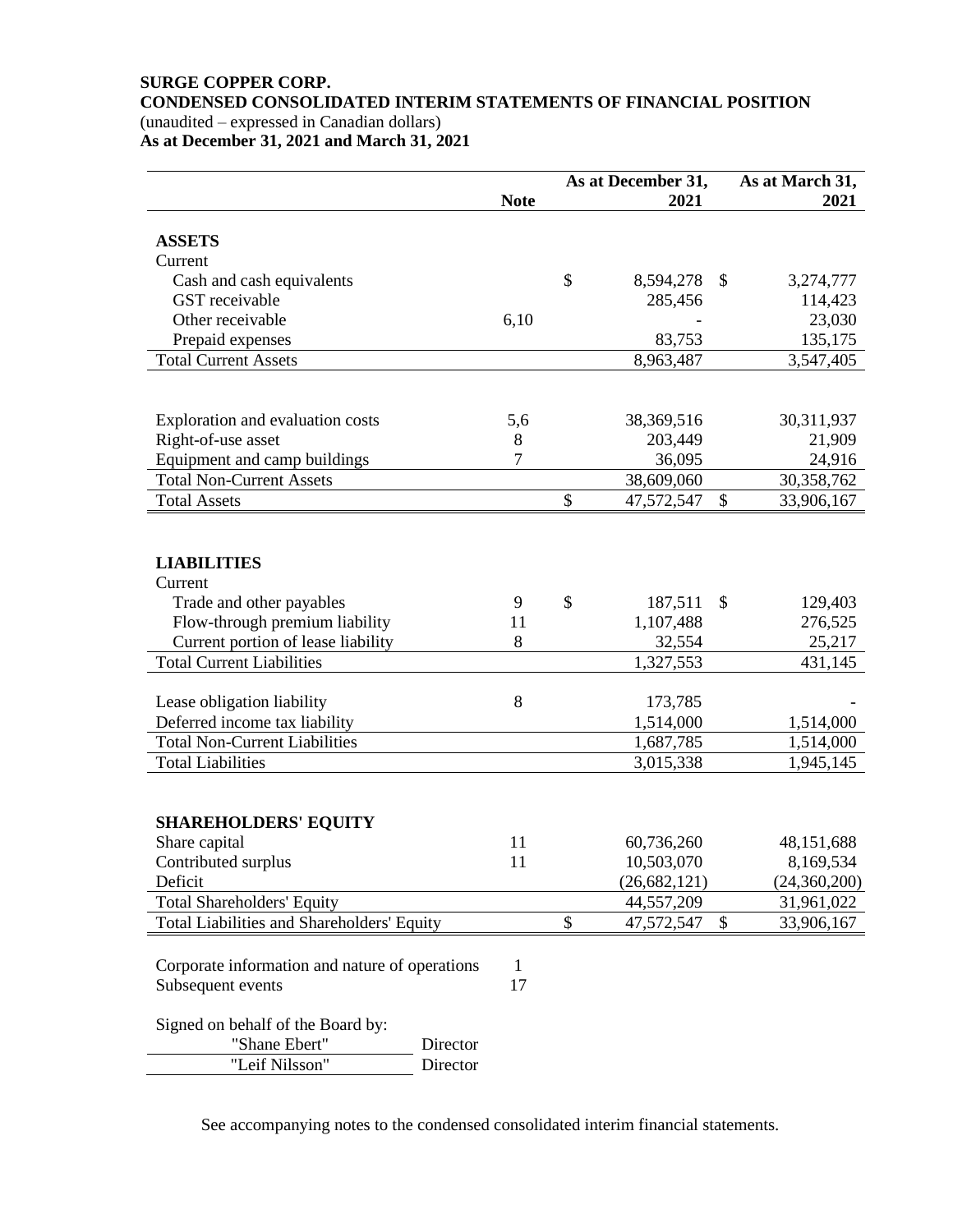# **SURGE COPPER CORP. CONDENSED CONSOLIDATED INTERIM STATEMENTS OF COMPREHENSIVE LOSS**

(unaudited - expressed in Canadian dollars)

**For the Three and Nine Months Ended December 31, 2021 and 2020**

|                                                            |             |               | For the three months ended<br>December 31, | For the nine months ended<br>December 31, |             |               |            |
|------------------------------------------------------------|-------------|---------------|--------------------------------------------|-------------------------------------------|-------------|---------------|------------|
|                                                            | 2021        |               | 2020                                       |                                           | 2021        |               | 2020       |
| <b>EXPENSES</b>                                            |             |               |                                            |                                           |             |               |            |
| \$<br>Amortization (Note 7 and 8)                          | 13,940      | $\mathbb{S}$  | 12,569                                     | $\mathcal{S}$                             | 41,261      | $\mathbb{S}$  | 37,704     |
| Consulting                                                 | 23,000      |               | 28,078                                     |                                           | 100,635     |               | 34,078     |
| Management and personnel (Note 10)                         | 363,973     |               | 73,783                                     |                                           | 591,682     |               | 137,512    |
| Marketing and conferences                                  | 73,976      |               | 13,308                                     |                                           | 192,144     |               | 13,308     |
| Office                                                     | 14,348      |               | 10,543                                     |                                           | 40,983      |               | 29,290     |
| Professional fees                                          | 6,913       |               | 39,479                                     |                                           | 168,792     |               | 46,479     |
| Share based payments                                       | 515,523     |               |                                            |                                           | 2,067,385   |               |            |
| Shareholder communications                                 | 22,507      |               | 27,563                                     |                                           | 77,607      |               | 29,534     |
| Transfer agent and filing fees                             | 40,326      |               | 44,808                                     |                                           | 97,528      |               | 51,220     |
| Travel                                                     | 10,361      |               |                                            |                                           | 15,900      |               |            |
|                                                            | (1,084,867) |               | (250, 131)                                 |                                           | (3,393,917) |               | (379, 125) |
| OTHER INCOME (EXPENSE):                                    |             |               |                                            |                                           |             |               |            |
| Interest expense                                           | (6, 848)    |               | (827)                                      |                                           | (6, 848)    |               | (1, 850)   |
| Miscellaneous income                                       |             |               |                                            |                                           | 4,133       |               |            |
| Rental income                                              | 7,600       |               | 3,000                                      |                                           | 19,800      |               | 6,000      |
| Other income realization of flow-through premium liability | 210,916     |               |                                            |                                           | 1,054,911   |               |            |
| <b>LOSS BEFORE INCOME TAXES</b>                            | (873, 199)  |               | (247,958)                                  |                                           | (2,321,921) |               | (374, 975) |
| <b>INCOME TAXES</b>                                        |             |               |                                            |                                           |             |               |            |
| NET LOSS AND TOTAL COMPREHENSIVE                           |             |               |                                            |                                           |             |               |            |
| \$<br><b>LOSS FOR THE PERIOD</b>                           | (873, 199)  | \$            | (247,958)                                  | \$                                        | (2,321,921) | \$            | (374, 975) |
|                                                            |             |               |                                            |                                           |             |               |            |
| <b>LOSS PER SHARE - BASIC</b><br>\$                        | (0.00)      | \$            | (0.00)                                     | \$                                        | (0.01)      | $\mathcal{S}$ | (0.00)     |
| \$<br><b>LOSS PER SHARE - DILUTED</b>                      | (0.00)      | $\mathcal{S}$ | (0.00)                                     | $\boldsymbol{\mathsf{S}}$                 | (0.01)      | \$            | (0.00)     |
|                                                            |             |               |                                            |                                           |             |               |            |
| WEIGHTED AVERAGE NUMBER OF                                 |             |               |                                            |                                           |             |               |            |
| COMMON SHARES OUTSTANDING                                  | 165,866,004 |               | 106,794,591                                |                                           | 158,798,755 |               | 91,082,510 |

See accompanying notes to the condensed consolidated interim financial statements.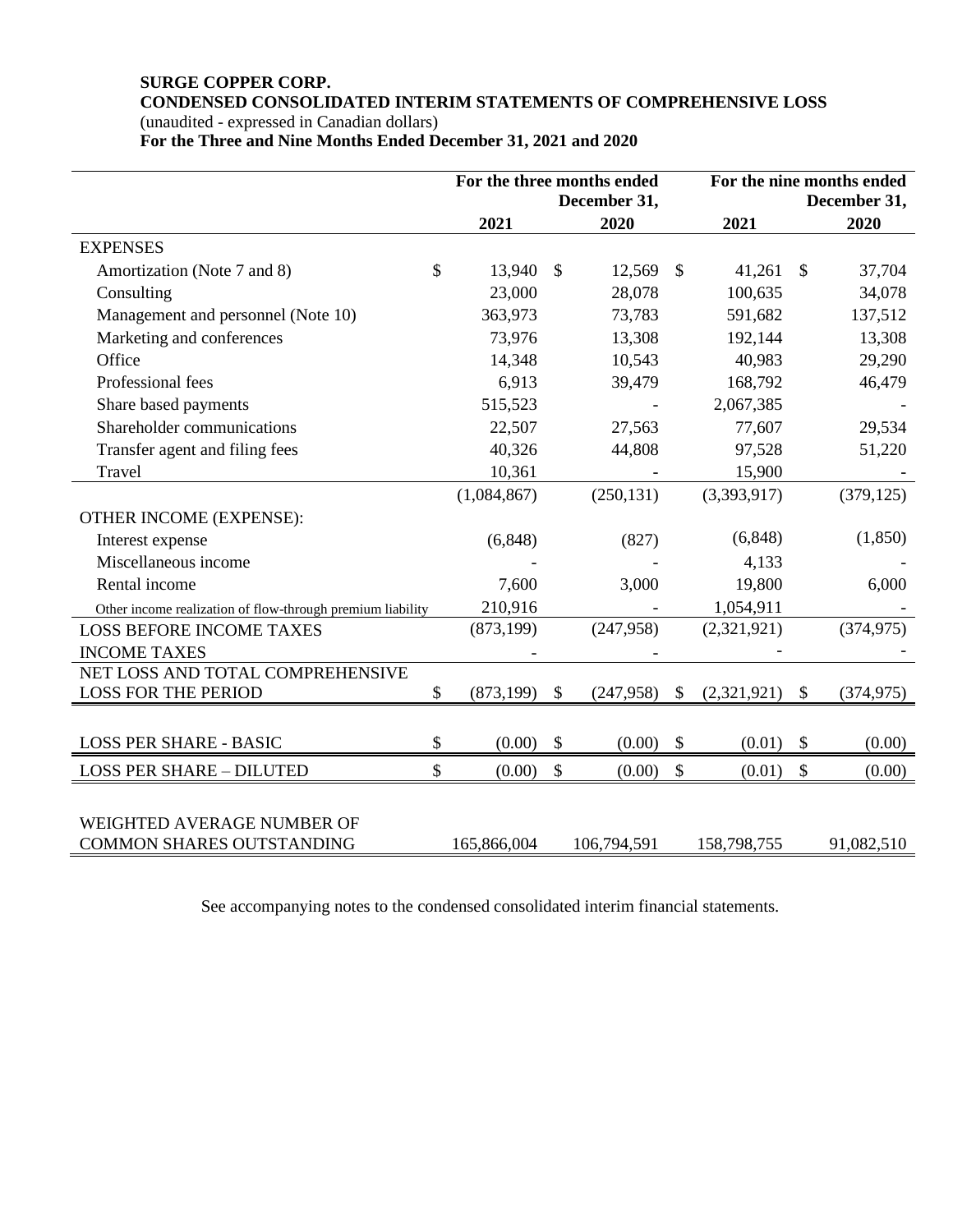# **SURGE COPPER CORP. CONDENSED CONSOLIDATED INTERIM STATEMENTS OF CASH FLOWS**

(unaudited - expressed in Canadian dollars) **For the Three and Nine Months Ended December 31, 2021 and 2020**

|                                                         |                  |                           | For the Three months ended<br>December 31, | For the Nine months ended<br>December 31, |               |                            |             |  |
|---------------------------------------------------------|------------------|---------------------------|--------------------------------------------|-------------------------------------------|---------------|----------------------------|-------------|--|
|                                                         | 2021             |                           | 2020                                       |                                           | 2021          |                            | 2020        |  |
| <b>CASH PROVIDED BY (USED IN)</b>                       |                  |                           |                                            |                                           |               |                            |             |  |
| <b>OPERATING ACTIVITIES</b>                             |                  |                           |                                            |                                           |               |                            |             |  |
| Net loss for the period                                 | \$<br>(873, 199) | $\boldsymbol{\mathsf{S}}$ | (247, 958)                                 | \$                                        | (2,321,921)   | $\boldsymbol{\mathcal{E}}$ | (374, 975)  |  |
| Items not affecting cash:                               |                  |                           |                                            |                                           |               |                            |             |  |
| Amortization                                            | 13,940           |                           | 12,569                                     |                                           | 41,261        |                            | 37,704      |  |
| Flow-through share premium                              | (210,916)        |                           |                                            |                                           | (1,054,911)   |                            |             |  |
| Share-based payments                                    | 515,523          |                           |                                            |                                           | 2,067,385     |                            |             |  |
|                                                         | (554, 652)       |                           | (235, 389)                                 |                                           | (1,268,186)   |                            | (337,271)   |  |
| Changes in non-cash working capital items:              |                  |                           |                                            |                                           |               |                            |             |  |
| Taxes recoverable                                       | (65,004)         |                           | (82,072)                                   |                                           | (171, 033)    |                            | (95,242)    |  |
| Other receivables                                       |                  |                           |                                            |                                           | 23,030        |                            |             |  |
| Prepaid expenses                                        | 16,750           |                           | (353,206)                                  |                                           | 51,422        |                            | (349, 456)  |  |
| Trade and other payables                                | (654, 230)       |                           | 347,146                                    |                                           | 58,108        |                            | 343,240     |  |
| Lease liability                                         | 206,338          |                           | (12, 144)                                  |                                           | 181,121       |                            | (36, 434)   |  |
| Cash used in operating activities                       | (1,050,798)      |                           | (335, 665)                                 |                                           | (1, 125, 538) |                            | (475, 163)  |  |
|                                                         |                  |                           |                                            |                                           |               |                            |             |  |
| <b>INVESTING ACTIVITIES</b>                             |                  |                           |                                            |                                           |               |                            |             |  |
| Investment in exploration and evaluation assets         | (1,179,006)      |                           | (1,650,592)                                |                                           | (7,340,709)   |                            | (1,948,397) |  |
| Property acquisition costs                              |                  |                           |                                            |                                           | (3,870)       |                            | (22, 133)   |  |
| Right of use asset                                      | (214, 157)       |                           |                                            |                                           | (214, 157)    |                            |             |  |
| Asset purchase                                          |                  |                           | (12,500)                                   |                                           | (19, 823)     |                            | (12,500)    |  |
| Cash used in investing activities                       | (1, 393, 163)    |                           | (1,663,092)                                |                                           | (7,578,559)   |                            | (1,983,030) |  |
|                                                         |                  |                           |                                            |                                           |               |                            |             |  |
| <b>FINANCING ACTIVITIES</b>                             |                  |                           |                                            |                                           |               |                            |             |  |
| Proceeds from share issuance                            | 46,380           |                           | 8,157,417                                  |                                           | 14,947,886    |                            | 8,719,527   |  |
| Share issue costs                                       |                  |                           | (102,959)                                  |                                           | (924, 288)    |                            | (112, 641)  |  |
| Cash provided by financing activities                   | 46,380           |                           | 8,054,458                                  |                                           | 14,023,598    |                            | 8,606,886   |  |
| <b>NET INCREASE IN CASH</b>                             | (2,397,581)      |                           | 6,055,701                                  |                                           | 5,319,501     |                            | 6,148,693   |  |
| <b>CASH AND CASH EQUIVALENTS -</b>                      |                  |                           |                                            |                                           |               |                            |             |  |
| <b>BEGINNING OF THE PERIOD</b>                          | 10,991,859       |                           | 128,037                                    |                                           | 3,274,777     |                            | 35,045      |  |
| <b>CASH AND CASH EQUIVALENTS - END</b><br>OF THE PERIOD | \$<br>8,594,278  | \$                        | 6,183,738                                  | \$                                        | 8,594,278     | \$                         | 6,183,738   |  |

See accompanying notes to the condensed consolidated interim financial statements.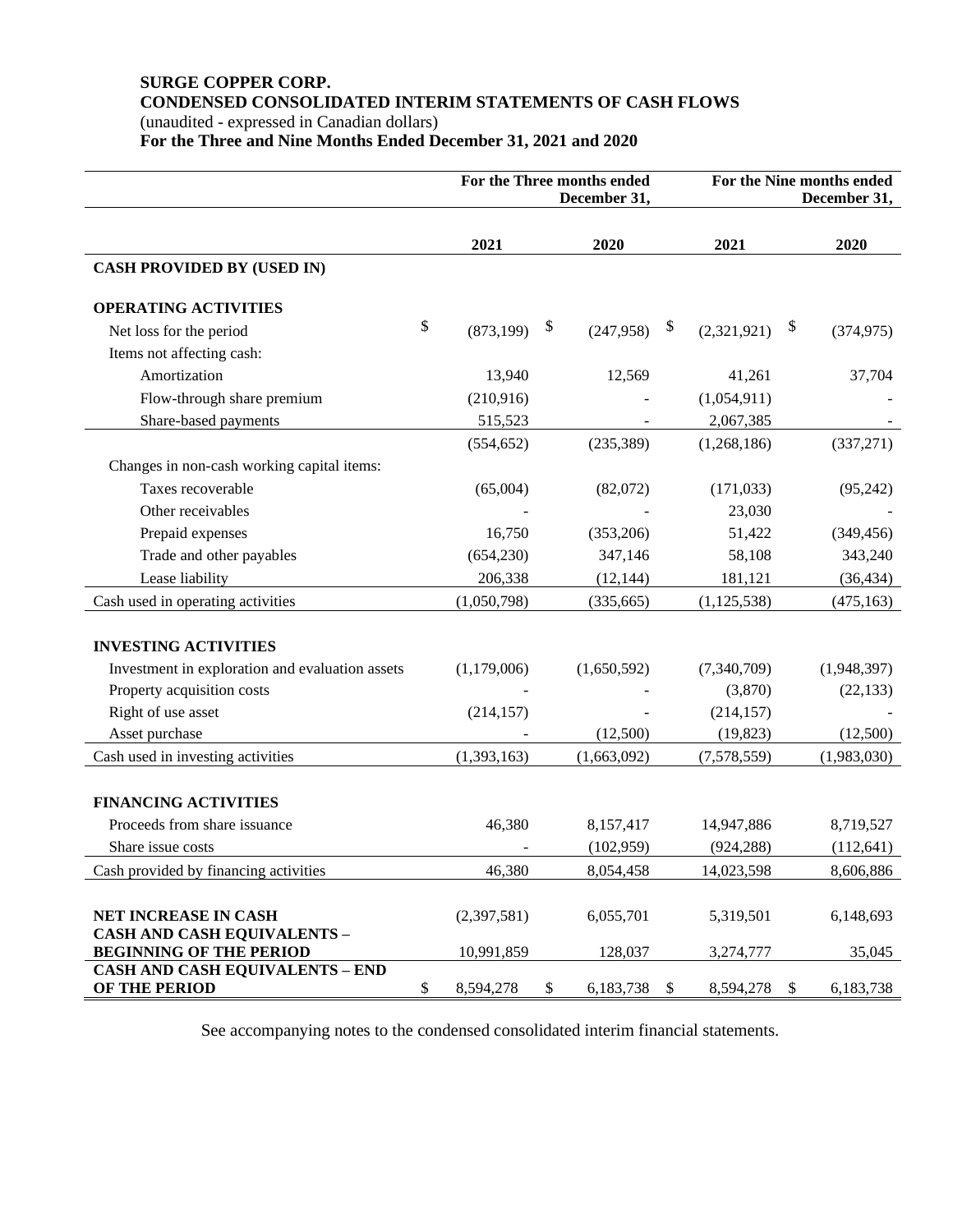#### **CONSOLIDATED STATEMENTS OF CHANGES IN EQUITY**

(expressed in Canadian dollars)

**For the Nine Months Ended December 31, 2021 and 2020**

|                                                | Number of     |              | Capital     | Contributed      |                      |                     |
|------------------------------------------------|---------------|--------------|-------------|------------------|----------------------|---------------------|
|                                                | Shares        |              | Stock       | Surplus          | Deficit              | <b>Total Equity</b> |
|                                                |               |              |             |                  |                      |                     |
| Balance, April 1, 2020                         | 59,458,659    | \$           | 35,649,889  | \$<br>4,649,100  | \$<br>(18, 557, 108) | \$<br>21,741,881    |
| Issued for cash - non-flow through shares      | 8,354,654     |              | 770,510     |                  |                      | 270,510             |
| Issued for cash – flow through shares          | 43,239,996    |              | 6,291,600   |                  |                      | 291,600             |
| Share purchase warrant exercises               | 10,858,333    |              | 1,589,917   |                  |                      | 1,589,917           |
| Agent warrant exercises                        | 450,000       |              | 67,500      |                  |                      | 67,500              |
| Berg property acquisition                      | 6,825,939     |              | 4,000,000   |                  |                      | 4,000,000           |
| Share issue costs                              |               |              | (112, 641)  |                  |                      | (112, 641)          |
| Net loss and comprehensive loss for the period |               |              |             |                  | (374, 975)           | (374, 975)          |
| Balance, December 31, 2020                     | 129, 187, 581 | \$           | 48,256,775  | \$<br>4,649,100  | \$<br>(18,932,083)   | \$<br>33,973,792    |
|                                                |               |              |             |                  |                      |                     |
|                                                |               |              |             |                  |                      |                     |
| Balance, April 1, 2021                         | 133, 192, 134 | \$           | 48,151,688  | \$<br>8,169,534  | \$<br>(24,360,200)   | \$<br>31,961,022    |
| Issued for cash - non-flow through shares      | 4,445,000     |              | 2,000,250   |                  |                      | 2,000,250           |
| Issued for cash - flow-through shares          | 21,100,000    |              | 12,013,875  |                  |                      | 12,013,875          |
| Flow-through share premiums                    |               |              | (1,885,875) |                  |                      | (1,885,875)         |
| Share purchase warrant exercises               | 4,141,681     |              | 723,087     |                  |                      | 723,087             |
| Stock option exercises                         | 1,375,000     |              | 383,483     | (172,808)        |                      | 210,675             |
| Property acquisition shares                    | 1,929,655     |              | 713,000     |                  |                      | 713,000             |
| Share-based payments                           |               |              |             | 2,067,385        |                      | 2,067,385           |
| Finder warrants issued                         |               |              | (438,959)   | 438,959          |                      |                     |
| Share issue costs                              |               |              | (924, 289)  |                  |                      | (924, 289)          |
| Net loss and comprehensive loss for the period |               |              |             |                  | (2,321,921)          | (2,321,921)         |
| Balance, December 31, 2021                     | 166, 183, 470 | $\mathbb{S}$ | 60,736,260  | \$<br>10,503,070 | \$<br>(26,682,121)   | \$<br>44,557,209    |

See accompanying notes to consolidated financial statements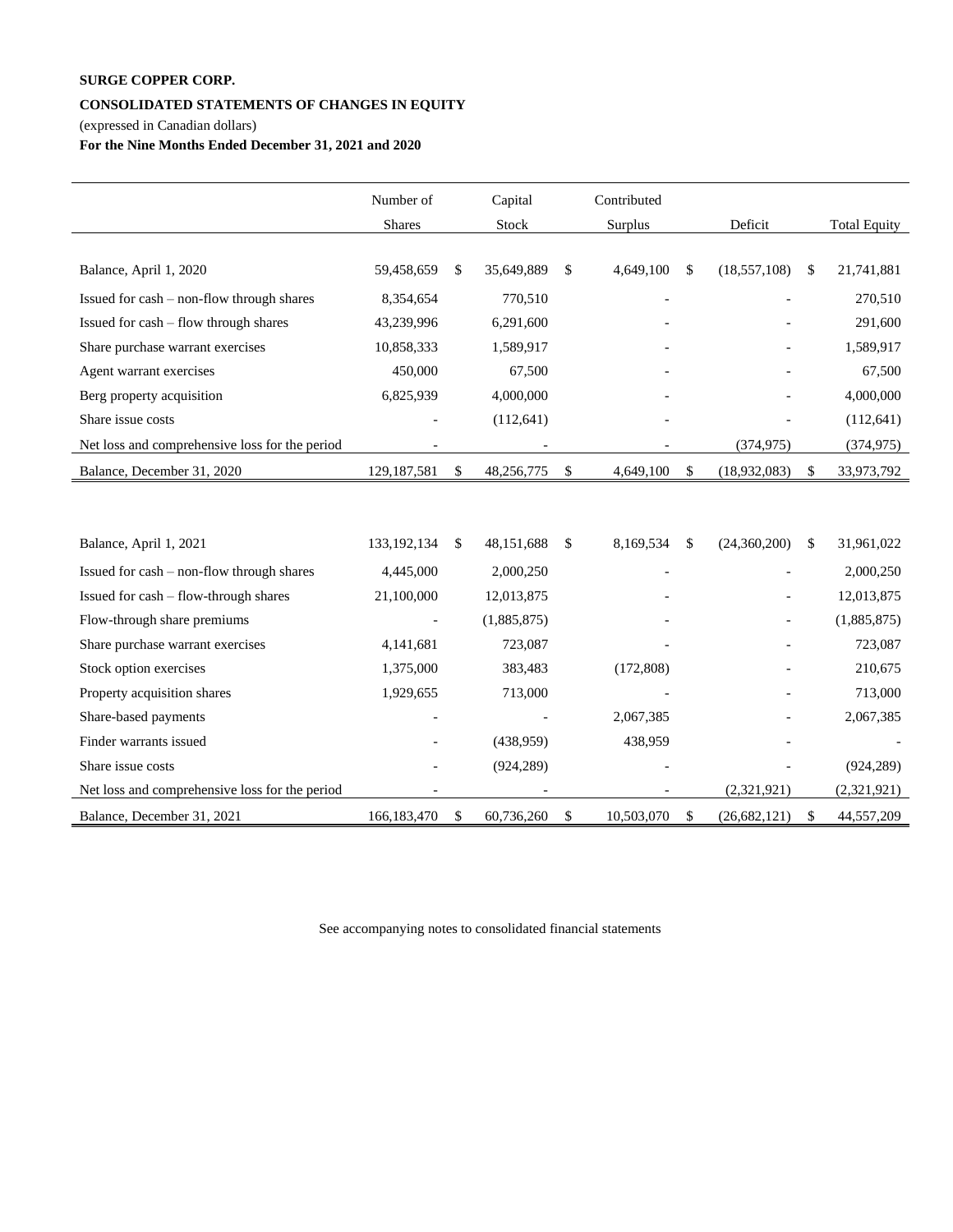#### **SURGE COPPER CORP.** Notes to the Condensed Consolidated Interim Financial Statements (unaudited - expressed in Canadian dollars) For the Three and Nine Months ended December 31, 2021 and December 31, 2020

# **1. CORPORATE INFORMATION**

The Company is engaged principally in the acquisition, exploration and development of mineral properties. The recovery of the Company's investment in mineral properties and attainment of profitable operations is principally dependent upon financing being arranged by the Company to continue operations, explore and develop the mineral properties and the discovery, development and sale of ore reserves.

\_\_\_\_\_\_\_\_\_\_\_\_\_\_\_\_\_\_\_\_\_\_\_\_\_\_\_\_\_\_\_\_\_\_\_\_\_\_\_\_\_\_\_\_\_\_\_\_\_\_\_\_\_\_\_\_\_\_\_\_\_\_\_\_\_\_\_\_\_\_\_\_\_\_\_\_\_\_\_\_\_\_

The Company was incorporated under the Business Corporations Act of British Columbia by Certificate of Incorporation dated November 29, 1965. The Company is listed on the TSX Venture Exchange ("TSX-V"), having the symbol SURG-V, as a Tier 2 mining issuer.

The address of the Company's corporate office and principal place of business is Suite 888 - 700 West Georgia Street, Vancouver, British Columbia, V7Y 1G5.

In March 2020, the World Health Organization declared coronavirus COVID-19 a global pandemic. This contagious disease outbreak, which has continued to spread, and any related adverse public health developments, has adversely affected workforces, economies, and financial markets globally, potentially leading to an economic downturn. It is not possible for the Company to predict the duration or magnitude of the adverse results of the outbreak and its effects on the Company's business or results of operations at this time.

## **2. BASIS OF PREPARATION**

#### (a) Statement of Compliance

The condensed unaudited consolidated interim financial statements of the Company for the nine months ending December 31, 2021 have been prepared in accordance with International Financial Reporting Standards ("IFRS") as issued by the International Accounting Standards Board ("IASB").

These unaudited condensed consolidated interim financial statements have been prepared in full compliance with International Accounting Standard 34, "Interim Financial Reporting" ("IAS 34"). Accordingly, these unaudited condensed consolidated interim financial statements follow the same accounting principles and methods of application as the audited annual consolidated financial statements for the year ended March 31, 2021 but may condense or omit certain disclosures that otherwise would be present in annual financial statements prepared in accordance with IFRS. These financial statements should therefore be read in conjunction with the audited annual consolidated financial statements for the year ended March 31, 2021. Results for the period ended December 31, 2021, are not necessarily indicative of future results. These unaudited condensed consolidated interim financial statements were authorized for issue by the Board of Directors on February 17, 2022.

#### (b) Basis of Presentation and Measurement

These unaudited condensed consolidated interim financial statements have been prepared on a historical cost basis and include the accounts of the Company and its wholly-owned subsidiary, Ootsa Ventures Ltd. All material intercompany accounts and transactions have been eliminated.

The unaudited condensed consolidated interim financial statements are presented in Canadian dollars, which is also the Company's and its subsidiary's functional currency.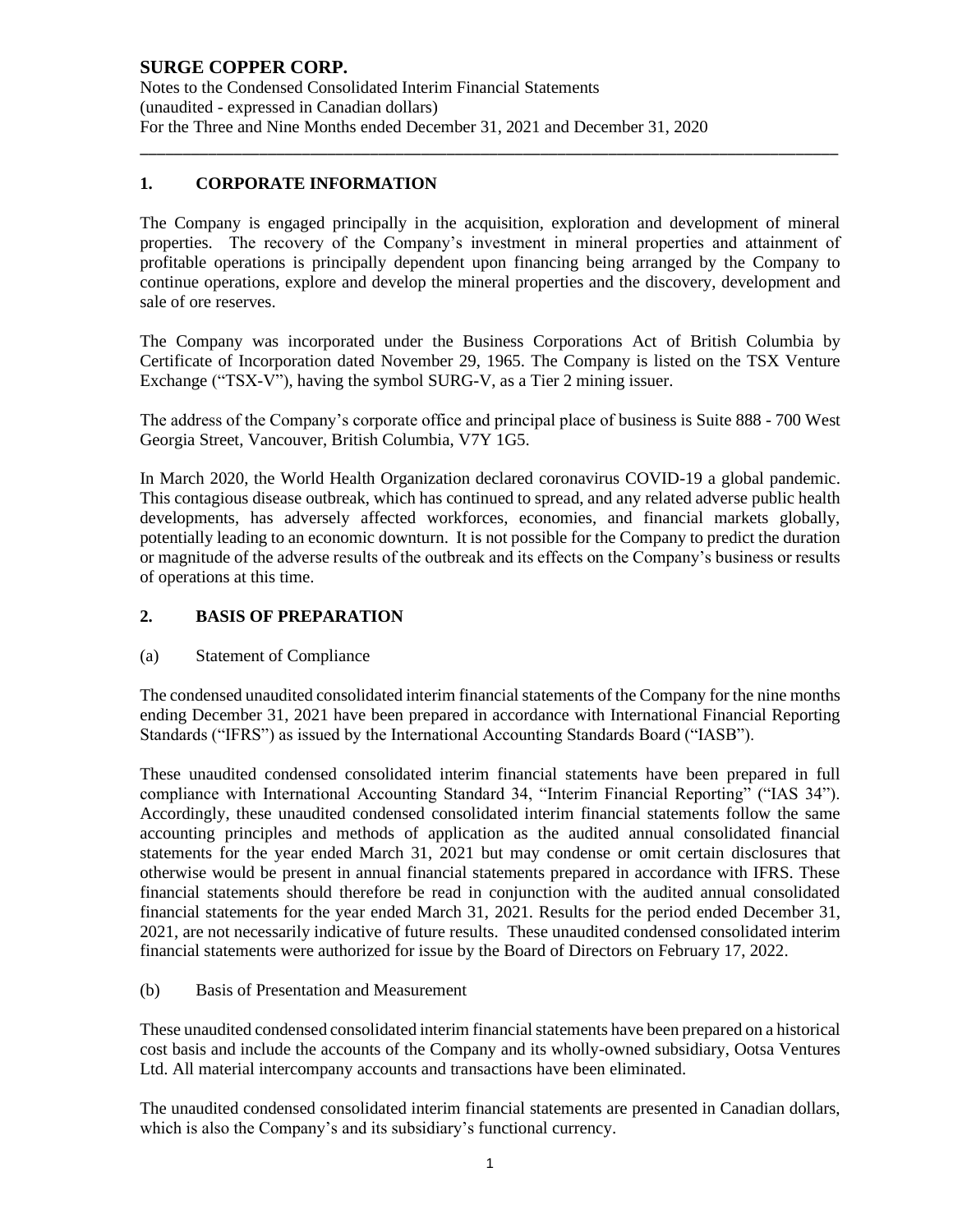Notes to the Condensed Consolidated Interim Financial Statements (unaudited - expressed in Canadian dollars) For the Three and Nine Months ended December 31, 2021 and December 31, 2020

## **3. SUMMARY OF SIGNIFICANT ACCOUNTING POLICIES**

The preparation of financial statements in compliance with IFRS requires management to make certain critical accounting estimates. It also requires management to exercise judgment in applying the Company's accounting policies. The areas involving a higher degree of judgment or complexity, or areas where assumptions and estimates remain unchanged from those set out in Note 4 of the audited Consolidated Financial Statements for the year ended March 31, 2021.

\_\_\_\_\_\_\_\_\_\_\_\_\_\_\_\_\_\_\_\_\_\_\_\_\_\_\_\_\_\_\_\_\_\_\_\_\_\_\_\_\_\_\_\_\_\_\_\_\_\_\_\_\_\_\_\_\_\_\_\_\_\_\_\_\_\_\_\_\_\_\_\_\_\_\_\_\_\_\_\_\_\_

There have been no material revisions to the accounting policies reported in the Company's audited Consolidated Financial Statements for the Year Ended March 31, 2021.

(a) Going Concern of Operations

These consolidated financial statements have been prepared on the basis that the Company will continue as a going concern, which assumes that the Company will be able to meet its commitments, continue operations and realize its assets and discharge its liabilities in the normal course of business for the foreseeable future. However, there are currently material uncertainties in respect to these assumptions which cast significant doubt as to the Company's ability to continue as a going concern. The Company has incurred losses since inception, has no recurring source of revenue and has an accumulated deficit of \$26,682,121 at December 31, 2021. The Company will need to raise sufficient funds in order to finance ongoing exploration, development and administrative expenses. The Company has no assurance that such financing will be available or be available on favourable terms. Factors that could affect the availability of financing include the Company's performance, the state of international debt and equity markets, investor perceptions and expectations and the global financial and metals markets. If successful, the Company would obtain additional financing through, but not limited to, the issuance of additional equity.

b) Significant Accounting Judgments, Estimates and Assumptions

The preparation of the Company's consolidated financial statements in conformity with IFRS requires management to make judgments, estimates and assumptions that affect the reported amounts of assets, liabilities and contingent liabilities at the date of the consolidated financial statements and reported amounts of income and expenses during the reporting period. Estimates and assumptions are continuously evaluated and are based on management's experience and other factors, including expectations of future events that are believed to be reasonable under the circumstances. However, actual outcomes can differ from these estimates.

Areas requiring a significant degree of estimation and judgment relate to the recoverability of the carrying value of exploration and evaluation assets, fair value measurements for financial instruments and share-based payments, the recognition and valuation of provisions for restoration and environmental liabilities, the recoverability and measurement of deferred tax assets and liabilities, and ability to continue as a going concern. Actual results may differ from those estimates and judgments.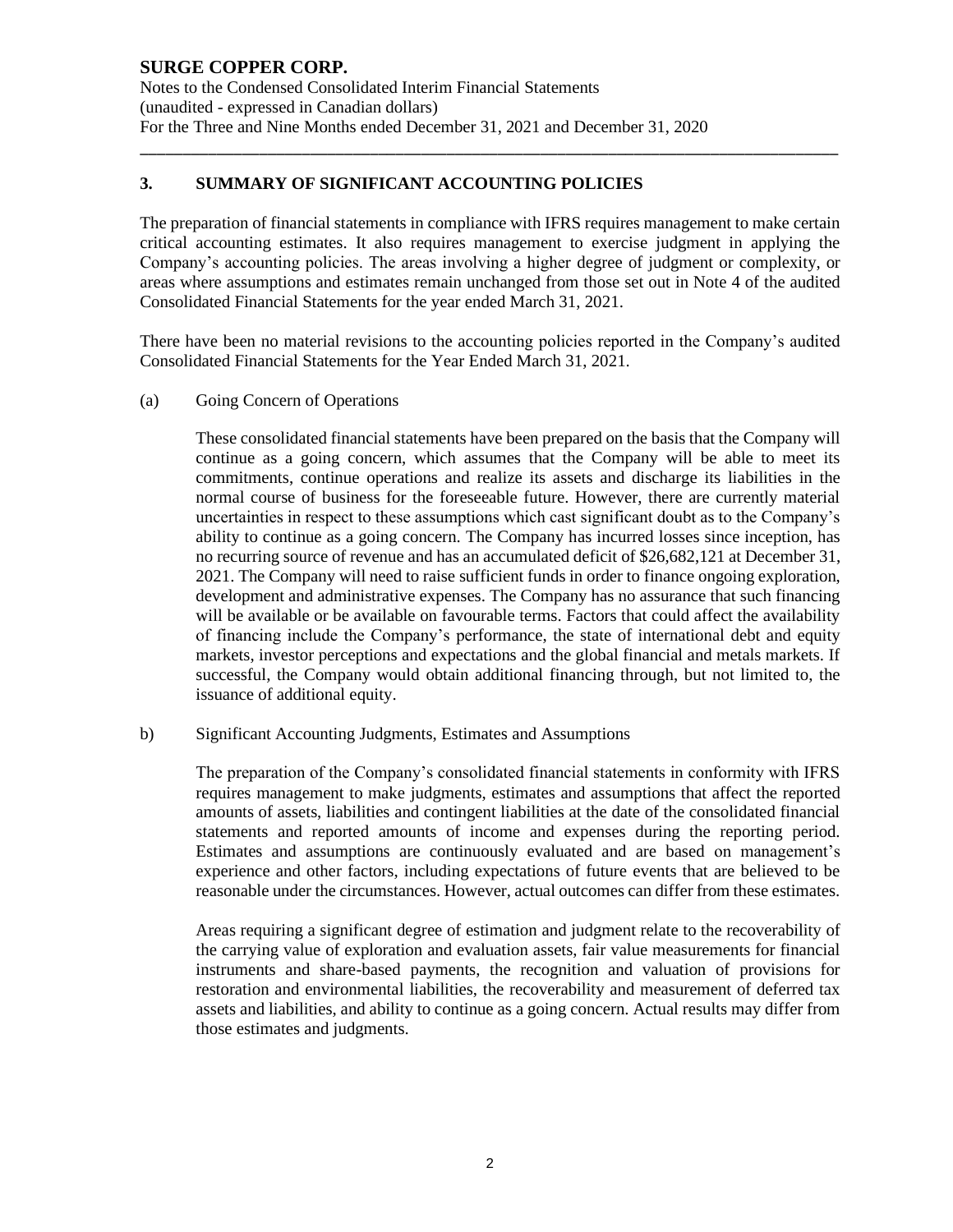Notes to the Condensed Consolidated Interim Financial Statements (unaudited - expressed in Canadian dollars) For the Three and Nine Months ended December 31, 2021 and December 31, 2020

# **4. CRITICAL ACCOUNTING ESTIMATES AND JUDGMENTS**

There have been no material revisions to the nature of judgments and amount of changes in estimates of amounts reported in the Company's unaudited Condensed Consolidated Interim Financial Statements for the nine months ended December 31, 2021.

\_\_\_\_\_\_\_\_\_\_\_\_\_\_\_\_\_\_\_\_\_\_\_\_\_\_\_\_\_\_\_\_\_\_\_\_\_\_\_\_\_\_\_\_\_\_\_\_\_\_\_\_\_\_\_\_\_\_\_\_\_\_\_\_\_\_\_\_\_\_\_\_\_\_\_\_\_\_\_\_\_\_

## **5. RECLAMATION BONDS**

Included in Mineral Exploration and Evaluation Costs as at December 31, 2021, is the Company's aggregate reclamation bonds posted with the Mining and Minerals Division of the British Columbia Government in the amount of \$169,900 (March 31, 2021 - \$169,900).

The bonds cover the future site restoration costs with respect to the Seel and Ox Lake Claims, collectively known as the Oosta Property. All or part of the \$169,900 can be recovered subject to the inspection of the sites and assessment of the restoration costs by the Mining and Minerals Division of the British Columbia Government.

The bonds have not been discounted from their future value because the Company estimates the bonds may be settled within 2 years and the discounting cost being considered immaterial. The Company believes that the amount of the bonds includes sufficient risk premium.

Recovery of the posted bonds remains subject to the inspection of the sites and assessment of the restoration costs by the Mining and Minerals Division of the British Columbia Government.

In December 2020, the Company entered into a definitive option agreement to acquire a 70% interest in the Berg Property. The property currently has an existing reclamation bond in the amount of \$112,500 which will remain. Subject to the Optionor's obligation to leave the existing reclamation bond in place, the Optionee will fund additional bonding requirements that arise during the term of the Option.

## **6. MINERAL PROPERTIES**

#### Ootsa Property, British Columbia

As at December 31, 2021, the Company owned a 100% interest in the Ootsa Property, located in central British Columbia, comprised of 138 mineral claims totalling 87,574.7 hectares.

Beyond claims acquired by staking, material transactions and royalty obligations in respect of this property are:

• 14 claims totalling 574.6 hectares, known as the Ox claims, are subject to a 2% Net Smelter Returns ("NSR") royalty. The purchase agreement with the vendor, Silver Standard Resources Inc., ("Silver") entitles the Company to purchase 50% of the 2% NSR from Silver at any time by the payment to Silver of \$500,000. The Company may purchase the remaining 1% NSR at any time by payment to Silver of an additional \$1,000,000. There is an associated Area of Interest with these claims, defined as the area lying within a distance of one kilometre from the external boundaries of the claims.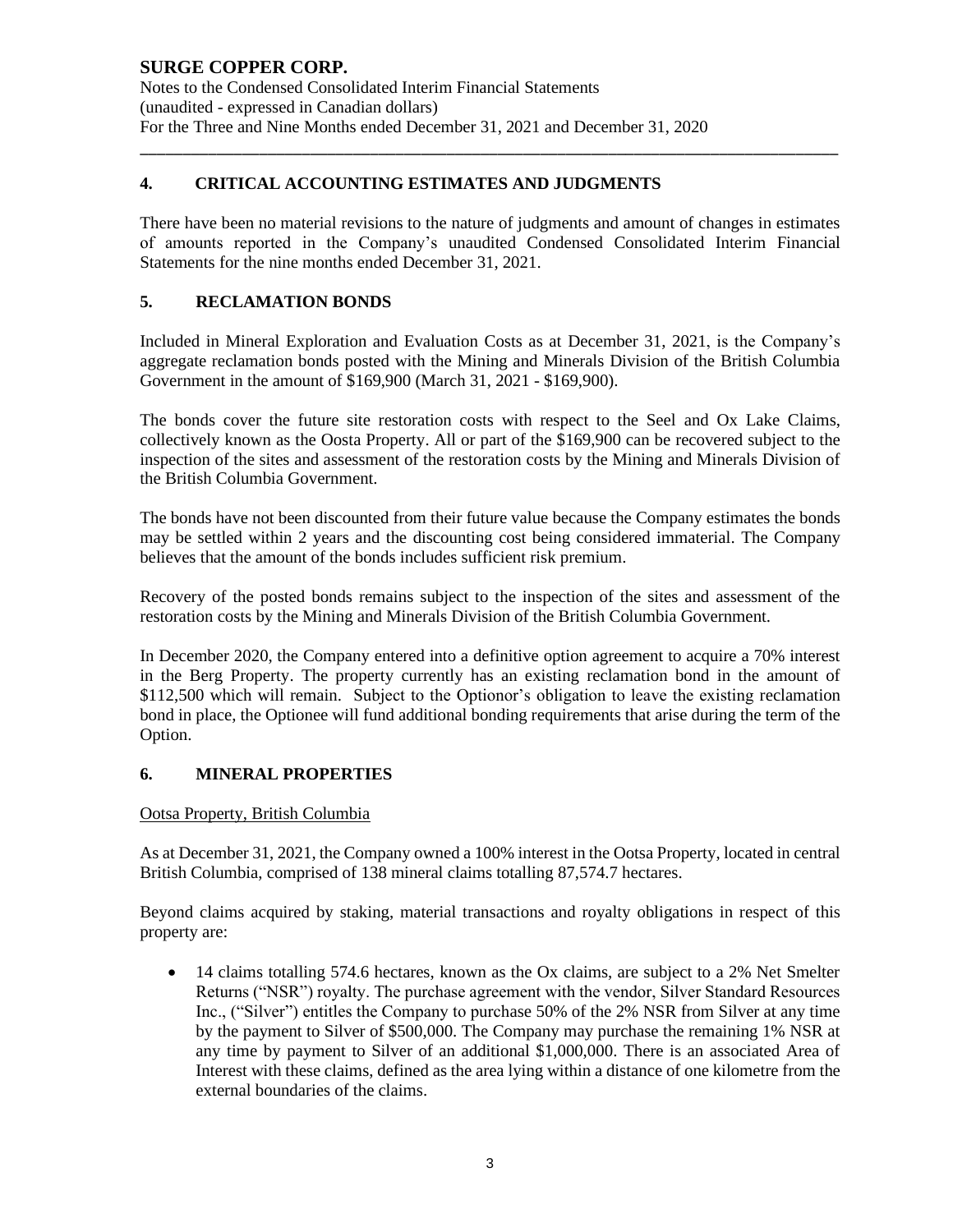Notes to the Condensed Consolidated Interim Financial Statements (unaudited - expressed in Canadian dollars) For the Three and Nine Months ended December 31, 2021 and December 31, 2020

## **6. MINERAL PROPERTIES (continued)**

#### Ootsa Property, British Columbia (continued)

• There are five claims totalling 3,450.4 hectares, known as the Seel claims, which are subject to a 1% NSR. The Company is entitled at any time to purchase 50% of this 1% NSR for \$1,000,000. There is an associated Area of Interest with these claims, defined as the area lying within a distance of one kilometre from the external boundaries of the claims.

\_\_\_\_\_\_\_\_\_\_\_\_\_\_\_\_\_\_\_\_\_\_\_\_\_\_\_\_\_\_\_\_\_\_\_\_\_\_\_\_\_\_\_\_\_\_\_\_\_\_\_\_\_\_\_\_\_\_\_\_\_\_\_\_\_\_\_\_\_\_\_\_\_\_\_\_\_\_\_\_\_\_

- Two additional claims known as the Swing claims (the "Captain Mine") totalling 383.4 hectares, purchased in March 2014, are subject to a 2% NSR. The purchase agreement with the vendor entitles the Company to purchase 50% of the 2% NSR from the vendor at any time by the payment to the vendor of \$500,000 or the Company may purchase the entire 2% NSR at any time by payment to the vendor of \$1,000,000.
- The Troitsa Peak claim totalling 211.3 hectares and purchased in December 2014 is subject to a 1% NSR, half of which can be bought back at any time by the Company for \$500,000.
- On August 5, 2016, the Company acquired one claim for total consideration of \$3,000, adding a total of 76.7 hectares.
- On April 1, 2021, the Company executed a definitive asset purchase agreement to acquire 100% interest in 1 mineral claim totalling 76.4 hectares in central British Columbia adjacent to the Company's Berg property. Under the terms of the agreement the Company issued 500,000 common shares to the vendor valued at \$210,000. The vendor will retain a 2.5% NSR. The Company shall have the right to buy-back 1.5% of the NSR for \$1.5 million.
- On April 5, 2021, the Company executed a definitive asset purchase agreement to acquire 100% interest in 2 mineral claims totalling 1,568.23 hectares in central British Columbia adjacent to the Company's Berg/Ootsa property. Under the terms of the agreement the Company issued 350,000 common shares to the vendor valued at \$147,000. The vendor will retain a 2% NSR. The Company shall have the right to buy-back 1% of the NSR for \$1.5 million and the remaining 1% for an additional \$2 million.
- On September 26, 2021, the Company executed a definitive asset purchase agreement to acquire a 100% interest in the Sylvia mineral claims consisting of 2 mineral claims totalling 572 hectares in central British Columbia contiguous with the Company's Berg/Ootsa property. Under the terms of the agreement the Company has issued 390,000 common shares to the vendor valued at \$156,000. The vendor will retain a 2% NSR. The Company shall have the right to buy-back 1% of the NSR for \$1 million.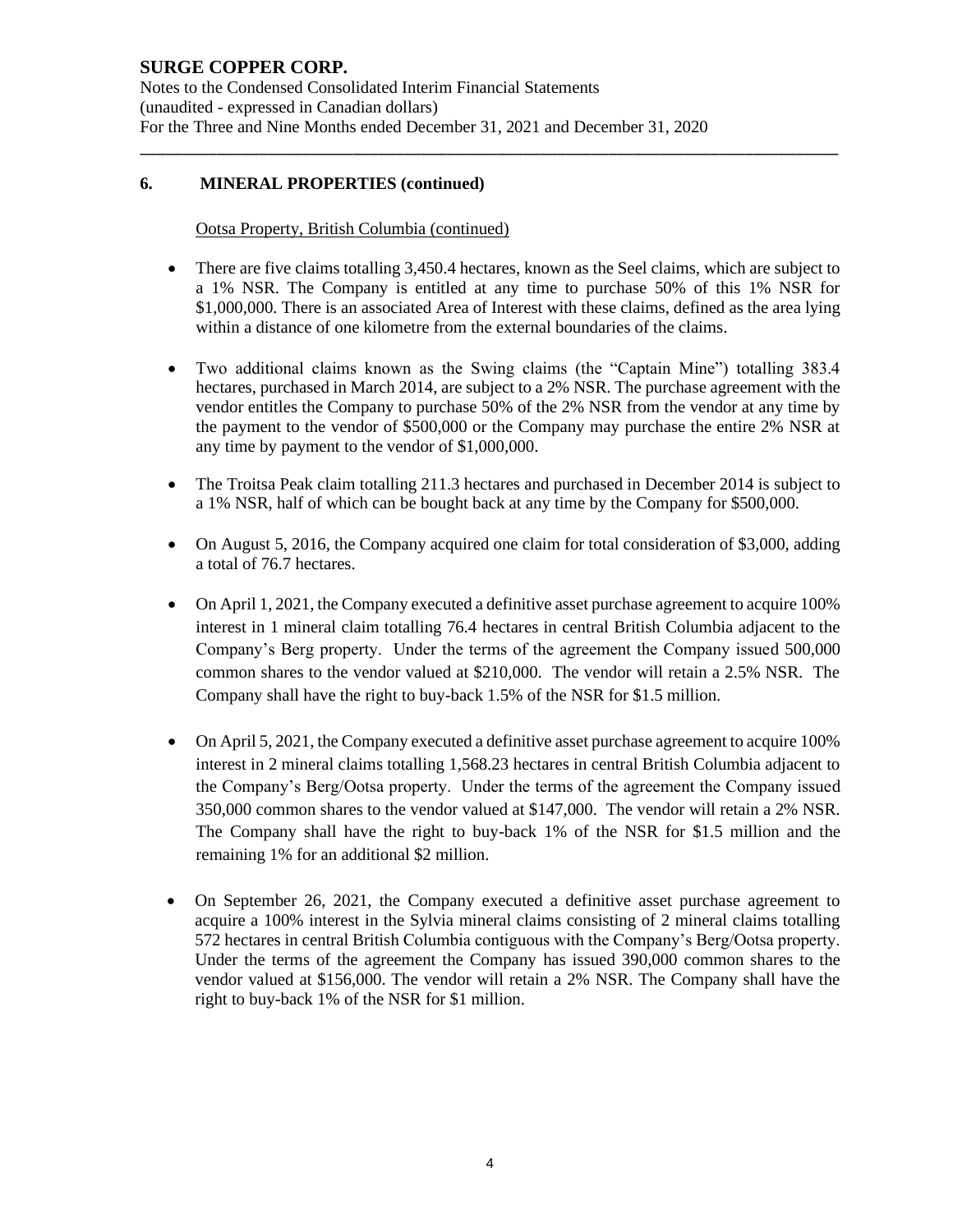Notes to the Condensed Consolidated Interim Financial Statements (unaudited - expressed in Canadian dollars) For the Three and Nine Months ended December 31, 2021 and December 31, 2020

### **6. MINERAL PROPERTIES (continued)**

#### Auro Property, British Columbia

In March 2012, the Company sold all of its mineral interests known as the Auro and Auro South properties to New Gold Inc. Under the terms of the purchase agreement, the Company retained a 2% NSR on these properties.

\_\_\_\_\_\_\_\_\_\_\_\_\_\_\_\_\_\_\_\_\_\_\_\_\_\_\_\_\_\_\_\_\_\_\_\_\_\_\_\_\_\_\_\_\_\_\_\_\_\_\_\_\_\_\_\_\_\_\_\_\_\_\_\_\_\_\_\_\_\_\_\_\_\_\_\_\_\_\_\_\_\_

#### Berg Property, British Columbia

On December 15, 2020, the Company entered into a definitive option agreement to acquire a 70% interest in the Berg Property, 34,798 hectares in size and contiguous with the Ootsa Property, from Thompson Creek Metals Company Inc., a wholly owned subsidiary of Centerra Gold Inc. Under the terms of the option Surge must issue \$5 million in common shares of Surge and spend \$8 million on exploration, over a period of up to five years as outlined in the following table:

|                                                                             | <b>Value of Common</b>             | <b>Minimum Exploration</b>         |
|-----------------------------------------------------------------------------|------------------------------------|------------------------------------|
| <b>Date for Completion</b>                                                  | <b>Shares to be issued</b>         | <b>Expenditures to be Incurred</b> |
| Within 5 days of the Approval Date                                          | \$4,000,000                        | <b>SNil</b>                        |
|                                                                             | $(6,825,939$ common shares issued) |                                    |
| On or before the first anniversary of the                                   | \$200,000                          | \$Nil                              |
| Effective Date $(1)$                                                        | (689,655 common shares issued)     |                                    |
| On or before the second anniversary of the                                  | \$200,000                          | $$2,000,000$ <sub>(2)</sub>        |
| Effective Date $(1)$                                                        |                                    |                                    |
| On or before the third anniversary of the                                   | \$200,000                          | \$2,000,000                        |
| Effective Date $(1)$                                                        |                                    |                                    |
| On or before the fourth anniversary of the                                  | \$200,000                          | \$2,000,000                        |
| Effective Date (1)                                                          |                                    |                                    |
| On or before the fifth anniversary of the                                   | \$200,000                          | \$2,000,000                        |
| Effective Date $(1)$                                                        |                                    |                                    |
|                                                                             |                                    |                                    |
| <b>Total</b>                                                                | \$5,000,000                        | \$8,000,000                        |
| "Effective Date" means the date of the agreement, December 15, 2020.<br>(1) |                                    |                                    |
| \$1,000,000 of the expenditures are a firm commitment.<br>(2)               |                                    |                                    |

On December 21, 2020, the Company issued 6,825,939 common shares valued at an aggregate of \$4 million dollars.

On December 15, 2021, the Company issued 689,655 common shares valued at an aggregate of \$200,000.

#### British Columbia Mineral Tax Credits ("BCMETC")

The completion of certain qualified exploration costs by the Company entitles it to refundable tax credits as part of an exploration incentive plan offered by the Province of British Columbia. In May 2019 the Company filed a BCMETC claim with the Canada Revenue Agency seeking \$154,522 in qualified refundable tax credits for the year ended March 31, 2019, which has also been accrued and which is considered to be entirely collectible. In January 2020 the entire amount was received. No amount has been accrued for fiscal 2020 or 2021.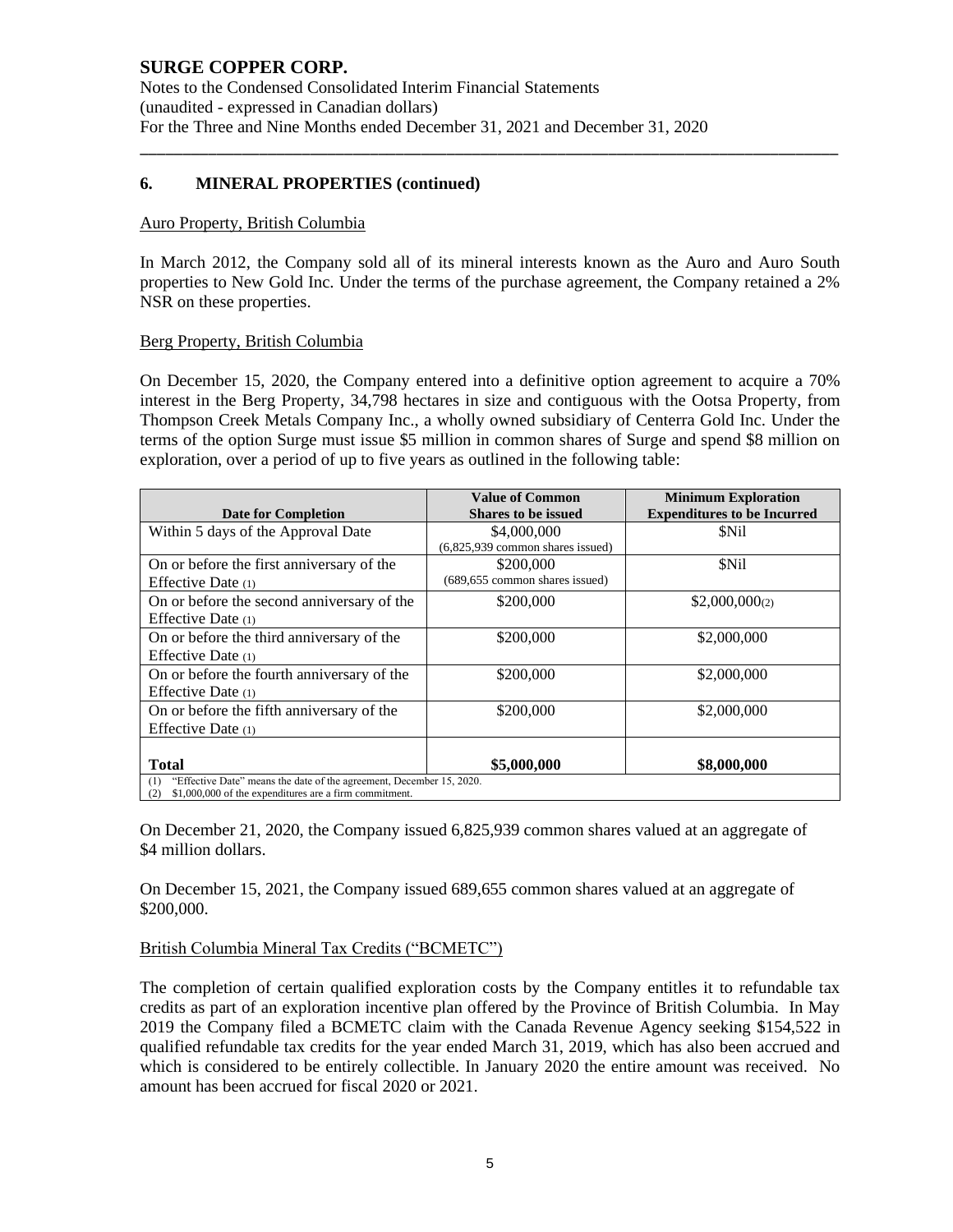Notes to the Condensed Consolidated Interim Financial Statements (unaudited - expressed in Canadian dollars) For the Three and Nine Months ended December 31, 2021 and December 31, 2020

# **6. MINERAL PROPERTIES (continued)**

Expenditures on mineral property acquisition and deferred exploration and development costs for the nine months ended December 31, 2021 and for the year ended March 31, 2021 are as follows:

\_\_\_\_\_\_\_\_\_\_\_\_\_\_\_\_\_\_\_\_\_\_\_\_\_\_\_\_\_\_\_\_\_\_\_\_\_\_\_\_\_\_\_\_\_\_\_\_\_\_\_\_\_\_\_\_\_\_\_\_\_\_\_\_\_\_\_\_\_\_\_\_\_\_\_\_\_\_\_\_\_\_

# **Nine months ended December 31, 2021**

|                                            | Ootsa            | <b>Berg</b>     |              |              |
|--------------------------------------------|------------------|-----------------|--------------|--------------|
|                                            | <b>Property</b>  | <b>Property</b> |              | <b>Total</b> |
| Property acquisition costs:                |                  |                 |              |              |
| Balance, beginning of the period           | \$<br>1,172,337  | \$<br>4,000,000 | $\mathbb{S}$ | 5,172,337    |
| Cash costs                                 | 3,870            |                 |              | 3,870        |
| Shares issued                              | 513,000          | 200,000         |              | 713,000      |
|                                            |                  |                 |              |              |
| Balance, end of the period                 | 1,689,207        | 4,200,000       |              | 5,889,207    |
|                                            |                  |                 |              |              |
| Deferred exploration and evaluation costs: |                  |                 |              |              |
| Balance, beginning of the period           | 25,134,691       | 4,909           |              | 25,139,600   |
| Incurred during the period:                |                  |                 |              |              |
| Drilling                                   | 2,900,079        | 379,102         |              | 3,279,181    |
| Barge                                      | 58,007           | 9,443           |              | 67,450       |
| Geology                                    | 215,434          | 87,976          |              | 303,410      |
| Field costs                                | 803,029          | 1,075,237       |              | 1,878,266    |
| Assaying                                   | 751,615          | 3,467           |              | 755,082      |
| Travel                                     | 29,038           | 11,882          |              | 40,920       |
| Camp costs                                 | 265,600          | 80,098          |              | 345,698      |
| Fuel                                       | 164,890          | 50,497          |              | 215,387      |
| Insurance                                  | 546              | 724             |              | 1,270        |
| Wages and related expenses                 | 302,980          | 151,065         |              | 454,045      |
| Total expenditures during the period       | 5,491,218        | 1,849,491       |              | 7,340,709    |
| Balance, end of the period                 | 30,625,909       | 1,854,400       |              | 32,480,309   |
|                                            |                  |                 |              |              |
| Total deferred costs, end of the period    | \$<br>32,315,116 | \$<br>6,054,400 | \$           | 38,369,516   |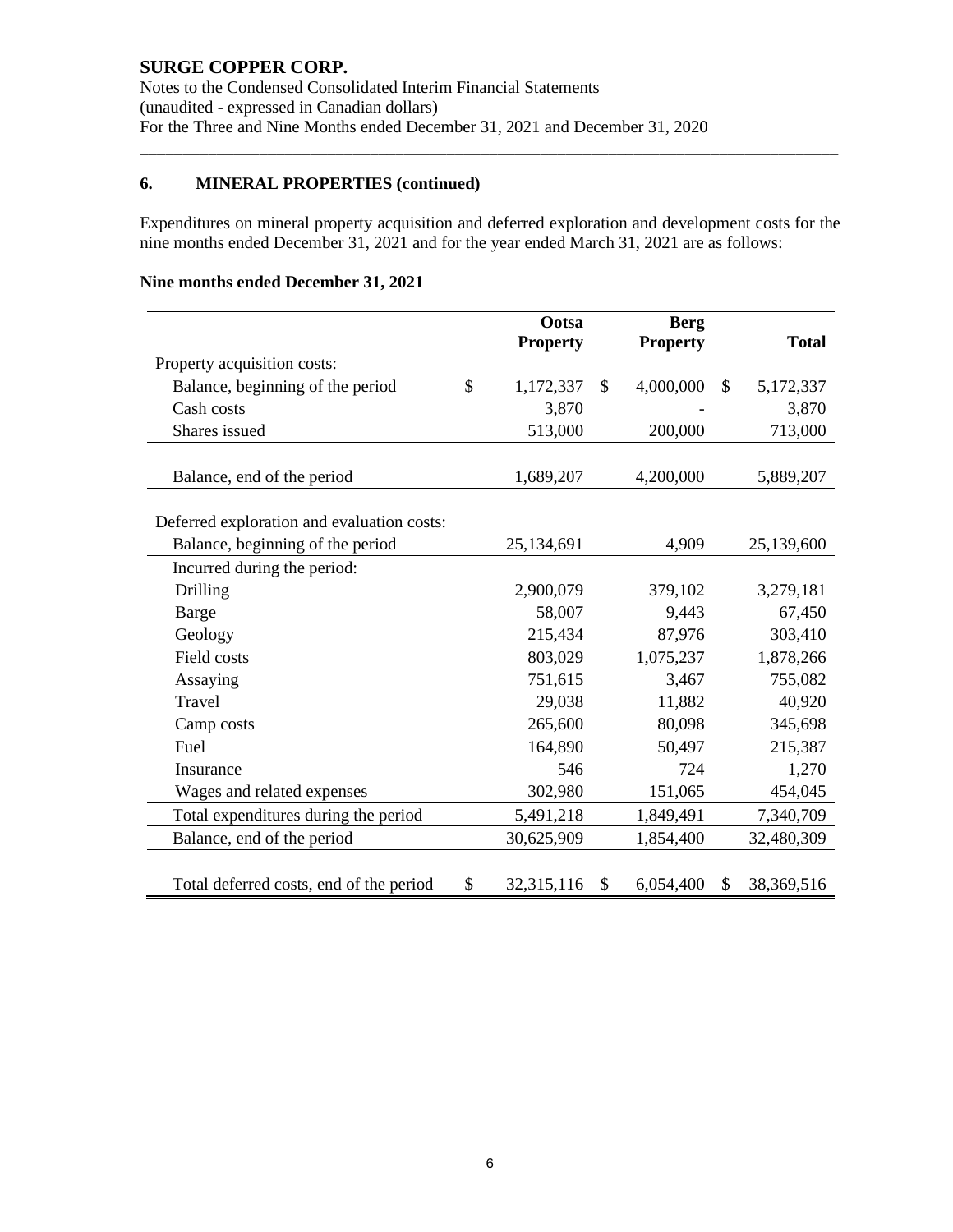Notes to the Condensed Consolidated Interim Financial Statements (unaudited - expressed in Canadian dollars) For the Three and Nine Months ended December 31, 2021 and December 31, 2020

\_\_\_\_\_\_\_\_\_\_\_\_\_\_\_\_\_\_\_\_\_\_\_\_\_\_\_\_\_\_\_\_\_\_\_\_\_\_\_\_\_\_\_\_\_\_\_\_\_\_\_\_\_\_\_\_\_\_\_\_\_\_\_\_\_\_\_\_\_\_\_\_\_\_\_\_\_\_\_\_\_\_

# **6. MINERAL PROPERTIES (continued)**

## **Fiscal 2021**

|                                            | Ootsa            | <b>Berg</b>              |               |              |
|--------------------------------------------|------------------|--------------------------|---------------|--------------|
|                                            | <b>Property</b>  | <b>Property</b>          |               | <b>Total</b> |
| Property acquisition costs:                |                  |                          |               |              |
| Balance, beginning of the period           | \$<br>1,150,204  | \$                       | $\mathcal{S}$ | 1,150,204    |
| Cash costs                                 | 22,133           |                          |               | 22,133       |
| Shares issued                              |                  | 4,000,000                |               | 4,000,000    |
|                                            |                  |                          |               |              |
| Balance, end of the period                 | 1,172,337        | 4,000,000                |               | 5,172,337    |
|                                            |                  |                          |               |              |
| Deferred exploration and evaluation costs: |                  |                          |               |              |
| Balance, beginning of the period           | 20,780,871       | $\overline{\phantom{0}}$ |               | 20,780,871   |
| Incurred during the period:                |                  |                          |               |              |
| Drilling                                   | 2,355,726        |                          |               | 2,355,726    |
| Barge                                      | 144,502          |                          |               | 144,502      |
| Geology                                    | 49,827           |                          |               | 49,827       |
| Geophysics                                 | 165,360          |                          |               | 165,360      |
| Consulting fees - First Nations            | 50,000           |                          |               | 50,000       |
| Field costs                                | 452,822          | 4,909                    |               | 457,731      |
| Assaying                                   | 289,104          |                          |               | 289,104      |
| <b>Travel</b>                              | 14,046           |                          |               | 14,046       |
| Camp costs                                 | 231,112          |                          |               | 231,112      |
| Fuel                                       | 231,721          |                          |               | 231,721      |
| Insurance                                  | 3,131            |                          |               | 3,131        |
| Wages and related expenses                 | 367,545          |                          |               | 367,545      |
| <b>BCMETC</b>                              | (1,076)          |                          |               | (1,076)      |
| Total expenditures during the period       | 4,353,820        | 4,909                    |               | 4,358,729    |
| Balance, end of the period                 | 25,134,691       | 4,909                    |               | 25,139,600   |
|                                            |                  |                          |               |              |
| Total deferred costs, end of the period    | \$<br>26,307,028 | \$<br>4,004,909          | \$            | 30,311,937   |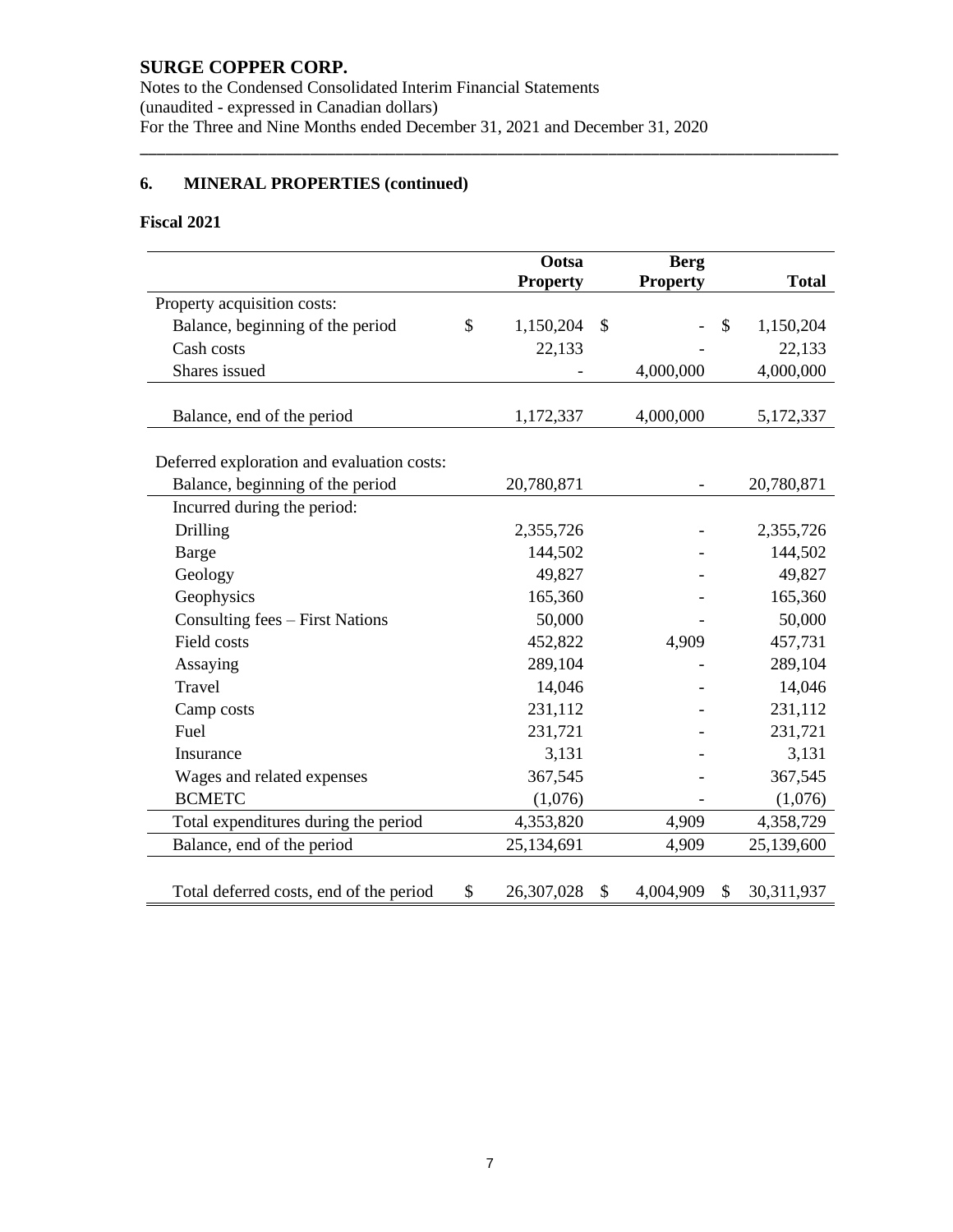Notes to the Condensed Consolidated Interim Financial Statements (unaudited - expressed in Canadian dollars) For the Three and Nine Months ended December 31, 2021 and December 31, 2020

\_\_\_\_\_\_\_\_\_\_\_\_\_\_\_\_\_\_\_\_\_\_\_\_\_\_\_\_\_\_\_\_\_\_\_\_\_\_\_\_\_\_\_\_\_\_\_\_\_\_\_\_\_\_\_\_\_\_\_\_\_\_\_\_\_\_\_\_\_\_\_\_\_\_\_\_\_\_\_\_\_\_

# **7. EQUIPMENT AND CAMP BUILDINGS**

|                                               |               |               |               | Camp                |               | Camp              |               |                 |               |                  |
|-----------------------------------------------|---------------|---------------|---------------|---------------------|---------------|-------------------|---------------|-----------------|---------------|------------------|
|                                               |               | <b>Office</b> |               | <b>Vehicles and</b> |               | <b>Buildings/</b> |               |                 |               |                  |
|                                               |               | Equipment     |               | Equipment           |               | <b>Septic</b>     |               | <b>Bridge</b>   |               | <b>Total</b>     |
| Cost                                          |               |               |               |                     |               |                   |               |                 |               |                  |
| Balance at March 31, 2020                     | \$            | 41,992        | \$.           | 122,575             | \$            | 178,838           | $\mathbb{S}$  | 32,855          | \$.           | 376,260          |
| <b>Additions</b><br>Disposals                 |               |               |               | 12,500              |               |                   |               |                 |               | 12,500           |
| Balance at March 31, 2021                     | \$            | 41,992        | $\mathcal{S}$ | 135,075             | \$            | 178,838           | $\mathbb{S}$  | 32,855          | \$            | 388,760          |
| <b>Additions</b>                              |               |               |               | 21,078              |               |                   |               |                 |               | 21,078           |
| Disposals                                     |               |               |               | (17, 941)           |               |                   |               |                 |               | (17, 941)        |
| Balance at December 31, 2021                  | \$            | 41,992        | $\mathcal{S}$ | 138,212             | \$            | 178,838           | \$            | 32,855          | \$            | 391,897          |
| <b>Depreciation and</b><br>impairment         |               |               |               |                     |               |                   |               |                 |               |                  |
| Balance at March 31, 2020<br><b>Additions</b> | $\mathcal{S}$ | 38,826<br>953 | $\mathcal{S}$ | 109,455<br>3,432    | $\mathcal{S}$ | 178,838           | $\mathcal{S}$ | 21,351<br>3,284 | \$            | 348,470<br>7,669 |
| Disposals                                     |               |               |               |                     |               |                   |               |                 |               |                  |
| Balance at March 31, 2021                     | $\mathcal{S}$ | 40,447        | $\mathcal{S}$ | 116,639             | $\mathbb{S}$  | 178,838           | $\mathbb{S}$  | 27,920          | $\mathcal{S}$ | 363,844          |
| <b>Additions</b>                              |               | 350           |               | 5,830               |               |                   |               | 2,464           |               | 8,644            |
| Disposals                                     |               |               |               | (16,686)            |               |                   |               |                 |               | (16, 686)        |
| Balance at December 31, 2021                  | \$            | 40,797        | $\mathcal{S}$ | 105,783             | \$            | 178,838           | \$            | 30,384          | \$            | 355,802          |
| Carrying amounts – NBV                        |               |               |               |                     |               |                   |               |                 |               |                  |
| At December 31, 2021                          | \$            | 1,195         | \$            | 32,429              | \$            |                   | \$            | 2,471           | \$            | 36,095           |
| At March 31, 2021                             | \$            | 1,545         | \$            | 18,436              | \$            |                   | \$            | 4,935           | \$            | 24,916           |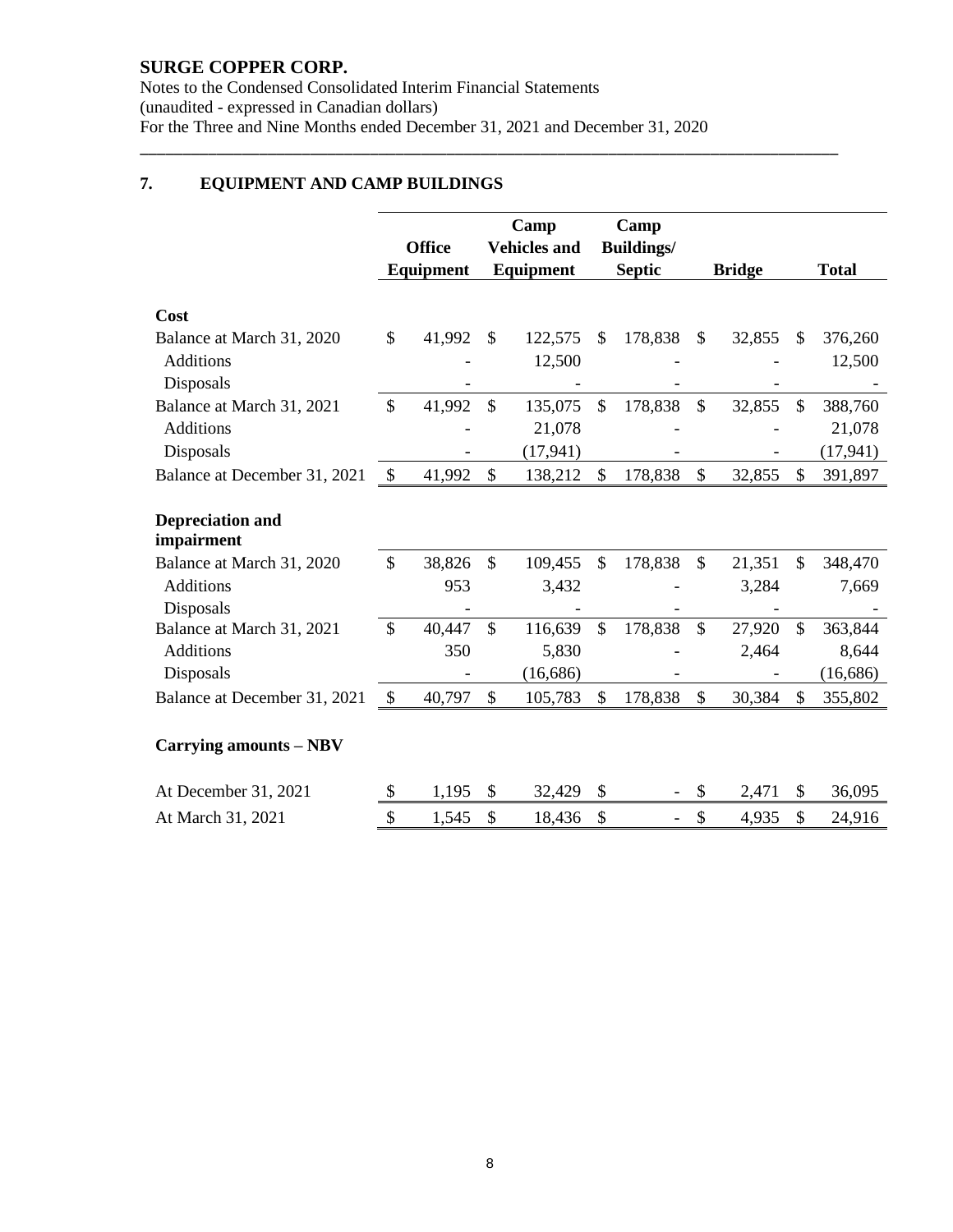Notes to the Condensed Consolidated Interim Financial Statements (unaudited - expressed in Canadian dollars) For the Three and Nine Months ended December 31, 2021 and December 31, 2020

## **8. RIGHT OF USE ASSET AND LEASE LIABILITY**

The Company completed the obligations of their office lease with terms running through September 2021. As at October 1, 2021, the Company has extended the lease with terms running through September 2026. Upon commencement, the Company recognized a right-of-use asset of \$214,157 and a lease liability of \$214,157. The lease liability was discounted using an estimated incremental borrowing rate of 12.0% per annum.

\_\_\_\_\_\_\_\_\_\_\_\_\_\_\_\_\_\_\_\_\_\_\_\_\_\_\_\_\_\_\_\_\_\_\_\_\_\_\_\_\_\_\_\_\_\_\_\_\_\_\_\_\_\_\_\_\_\_\_\_\_\_\_\_\_\_\_\_\_\_\_\_\_\_\_\_\_\_\_\_\_\_

The continuity of the right-of-use asset for the nine months ended December 31, 2021 is as follows:

|                          |    | <b>Right-of-use asset</b> |
|--------------------------|----|---------------------------|
| As at March 31, 2020     | S  | 65,725                    |
| Amortization             |    | (43, 816)                 |
| As at March 31, 2021     | \$ | 21,909                    |
| Amortization             |    | (21,909)                  |
| As at September 30, 2021 | S  |                           |
| Initial valuation        |    | 214,157                   |
| Amortization             |    | (10,708)                  |
| As at December 31, 2021  |    | 203,449                   |

Minimum lease payments in respect of lease liabilities and the effect of discounting as at December 31, 2021 are as follows:

|                         | <b>Lease liability</b> |
|-------------------------|------------------------|
| Less than one year      | 32.554                 |
| More than one year      | 173.785                |
| As at December 31, 2021 | 206,339                |

The continuity of the lease liability for the year ended December 31, 2021 is as follows:

|                          |    | <b>Lease liability</b> |
|--------------------------|----|------------------------|
| As at March 31, 2020     | \$ | 73,795                 |
| Principal payments       |    | (48, 578)              |
| As at March 31, 2021     | \$ | 25,217                 |
| Principal payments       |    | (25,217)               |
| As at September 30, 2021 | S  |                        |
| Initial valuation        |    | 214,157                |
| Principal payments       |    | (7, 818)               |
| As at December 31, 2021  |    | 206,339                |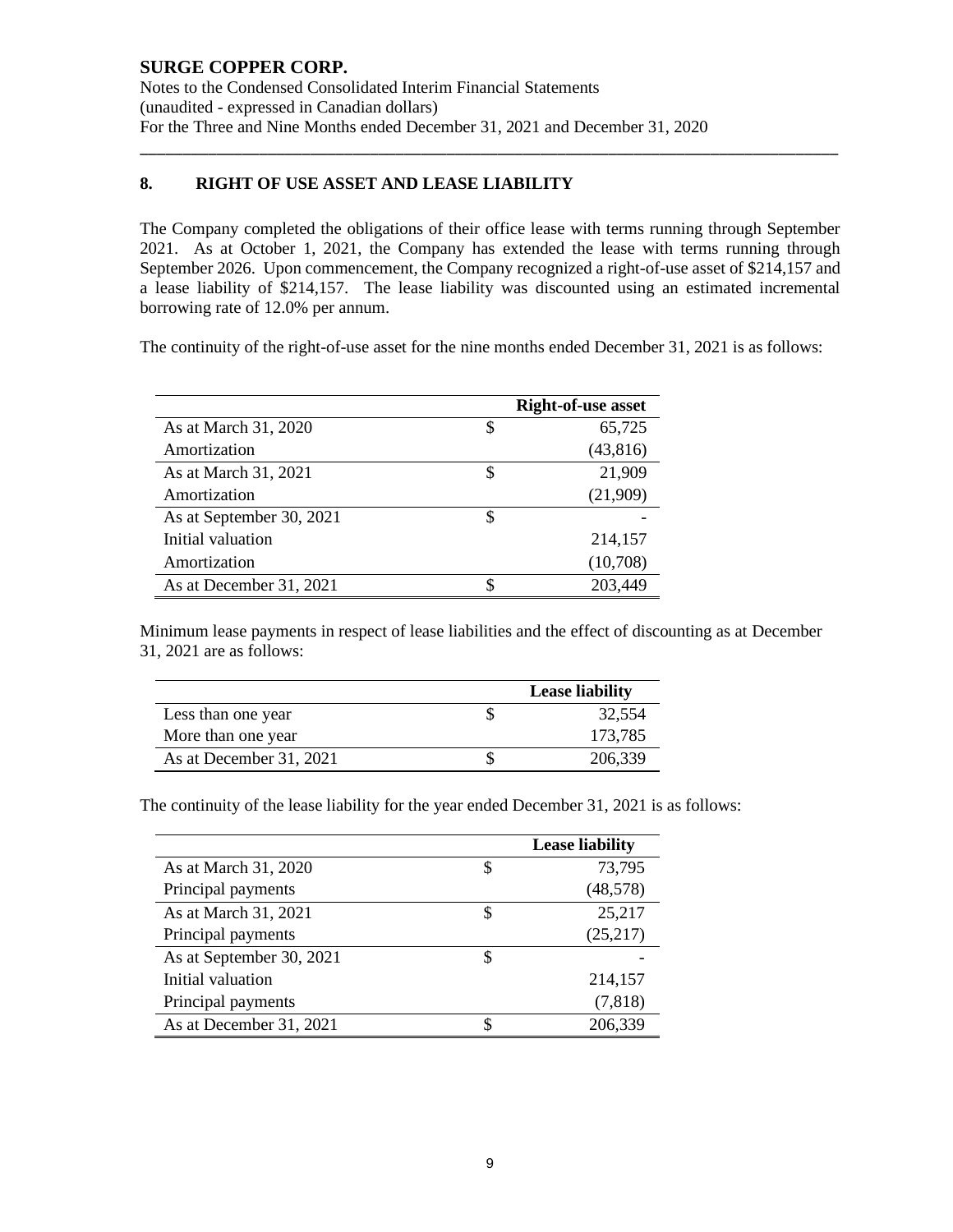# **9. TRADE AND OTHER PAYABLES**

The Company's trade and other payables on December 31, 2021 and March 31, 2021 are as follows:

\_\_\_\_\_\_\_\_\_\_\_\_\_\_\_\_\_\_\_\_\_\_\_\_\_\_\_\_\_\_\_\_\_\_\_\_\_\_\_\_\_\_\_\_\_\_\_\_\_\_\_\_\_\_\_\_\_\_\_\_\_\_\_\_\_\_\_\_\_\_\_\_\_\_\_\_\_\_\_\_\_\_

|                  | As at December 31, |  |         |  |
|------------------|--------------------|--|---------|--|
|                  | 2021               |  | 2021    |  |
| Trade payables   | 174,011            |  | 114,803 |  |
| Accrued expenses | 13,500             |  | 14,600  |  |
|                  | 187,511            |  | 129,403 |  |

Trade payables are comprised principally of amounts outstanding for trade purchases relating to exploration and general operating activities. The usual credit period taken for trade purchases is between 30 to 90 days.

### **10. RELATED PARTY TRANSACTIONS**

During the nine months ended December 31, 2021 the following amounts were paid. All comparative amounts are for the nine months ended December 31, 2020.

- (a) Management wages and director fees of \$555,850 (2020 \$114,175) were paid to directors or officers of the Company or to companies controlled by directors or officers of the Company.
- (b) Administration fees of \$24,300 (2020 \$19,500) were paid to Companies controlled by directors or officers of the Company.
- (c) Consulting and geological fees of \$50,225 (2020 \$5,075) were paid to Companies controlled by directors or officers of the Company.
- (d) Included in accounts payable and accrued liabilities at December 31, 2021 is \$Nil (2020 \$Nil) owing to the senior management and directors of the Company for unpaid management fees.

During the nine months ended December 31, 2021, the Company earned \$19,800 (2020 - \$6,000) in office sublease revenue from a company with common officers.

The above transactions, occurring in the normal course of operations, are measured at the exchange amount which is the amount of consideration established and agreed to by the related parties.

Key management personnel are persons responsible for planning, directing and controlling the activities of an entity, and include executive and non-executive directors.

The Company incurred the following transactions with key management personnel and companies controlled by directors of the Company.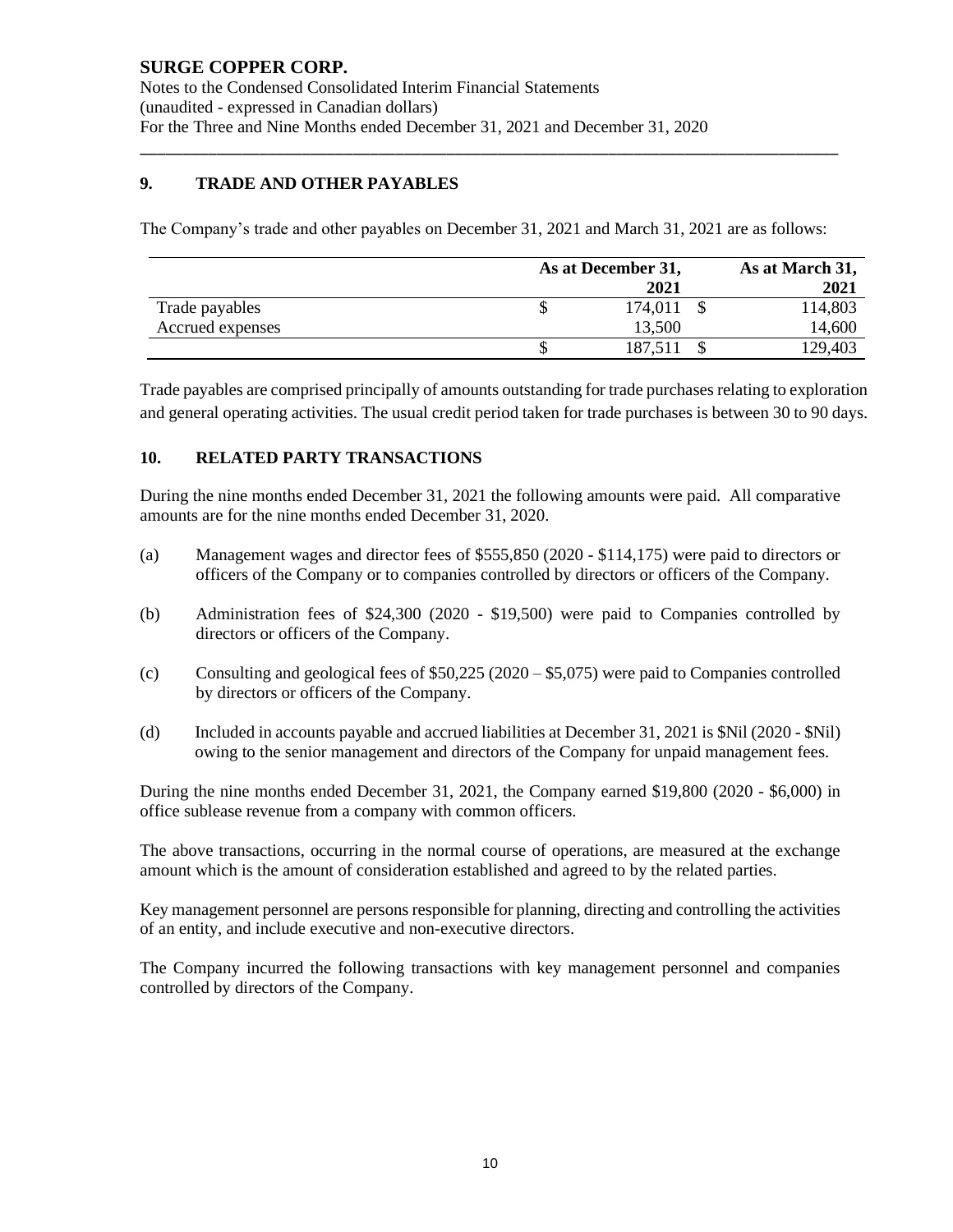Notes to the Condensed Consolidated Interim Financial Statements (unaudited - expressed in Canadian dollars) For the Three and Nine Months ended December 31, 2021 and December 31, 2020

# **10. RELATED PARTY TRANSACTIONS (continued)**

|                                                     | For the nine months ended December 31, |           |    |         |  |  |
|-----------------------------------------------------|----------------------------------------|-----------|----|---------|--|--|
|                                                     |                                        | 2021      |    | 2020    |  |  |
| Key management personnel compensation comprised of: |                                        |           |    |         |  |  |
| Short term employee benefits:                       |                                        |           |    |         |  |  |
| Professional fees – administration                  | \$                                     | 24,300    | -8 | 19,500  |  |  |
| Consulting and geological fees                      |                                        | 50,225    |    | 5,075   |  |  |
| Management and administration                       |                                        | 555,850   |    | 114,175 |  |  |
|                                                     | \$                                     | 630,375   | -S | 138,750 |  |  |
| Share-based payments                                |                                        | 1,725,971 |    |         |  |  |
|                                                     | \$                                     | 2,356,346 |    | 138,750 |  |  |

\_\_\_\_\_\_\_\_\_\_\_\_\_\_\_\_\_\_\_\_\_\_\_\_\_\_\_\_\_\_\_\_\_\_\_\_\_\_\_\_\_\_\_\_\_\_\_\_\_\_\_\_\_\_\_\_\_\_\_\_\_\_\_\_\_\_\_\_\_\_\_\_\_\_\_\_\_\_\_\_\_\_

# **11. SHARE CAPITAL AND CONTRIBUTED SURPLUS**

(a) Authorized: Unlimited number of common shares without par value.

# (b) Issued and fully paid:

|                                      | Number of     |               |               |
|--------------------------------------|---------------|---------------|---------------|
|                                      | <b>Shares</b> |               | <b>Amount</b> |
| Balance at March 31, 2020            | 59,458,659    | $\mathcal{S}$ | 35,649,889    |
| Issued for $cash - non$ flow through | 8,354,654     |               | 770,510       |
| Issued for $cash$ – flow through     | 43,239,996    |               | 6,291,600     |
| Exercise of share purchase warrants  | 13,857,886    |               | 2,045,841     |
| Exercise of incentive stock options  | 1,005,000     |               | 111,350       |
| Value of options exercised           |               |               | 90,307        |
| Flow-through share premium           |               |               | (832,400)     |
| Exercise of agent warrants           | 450,000       |               | 67,500        |
| Value of agent warrants exercised    |               |               | 69,732        |
| Property acquisition                 | 6,825,939     |               | 4,000,000     |
| Less: share issue $costs - cash$     |               |               | (112, 641)    |
| Balance – March 31, 2021             | 133, 192, 134 | <sup>\$</sup> | 48, 151, 688  |
| Issued for $cash - non$ flow through | 4,445,000     |               | 2,000,250     |
| Issued for $cash$ – flow through     | 21,100,000    |               | 12,013,875    |
| Exercise of share purchase warrants  | 4, 141, 681   |               | 723,087       |
| Exercise of incentive stock options  | 1,375,000     |               | 383,483       |
| Flow-through share premium           |               |               | (1,885,875)   |
| Property acquisitions                | 1,929,655     |               | 713,000       |
| Finder warrants issued               |               |               | (438, 959)    |
| Less: share issue $costs - cash$     |               |               | (924, 289)    |
| Balance – December 31, 2021          | 166, 183, 470 | \$            | 60,736,260    |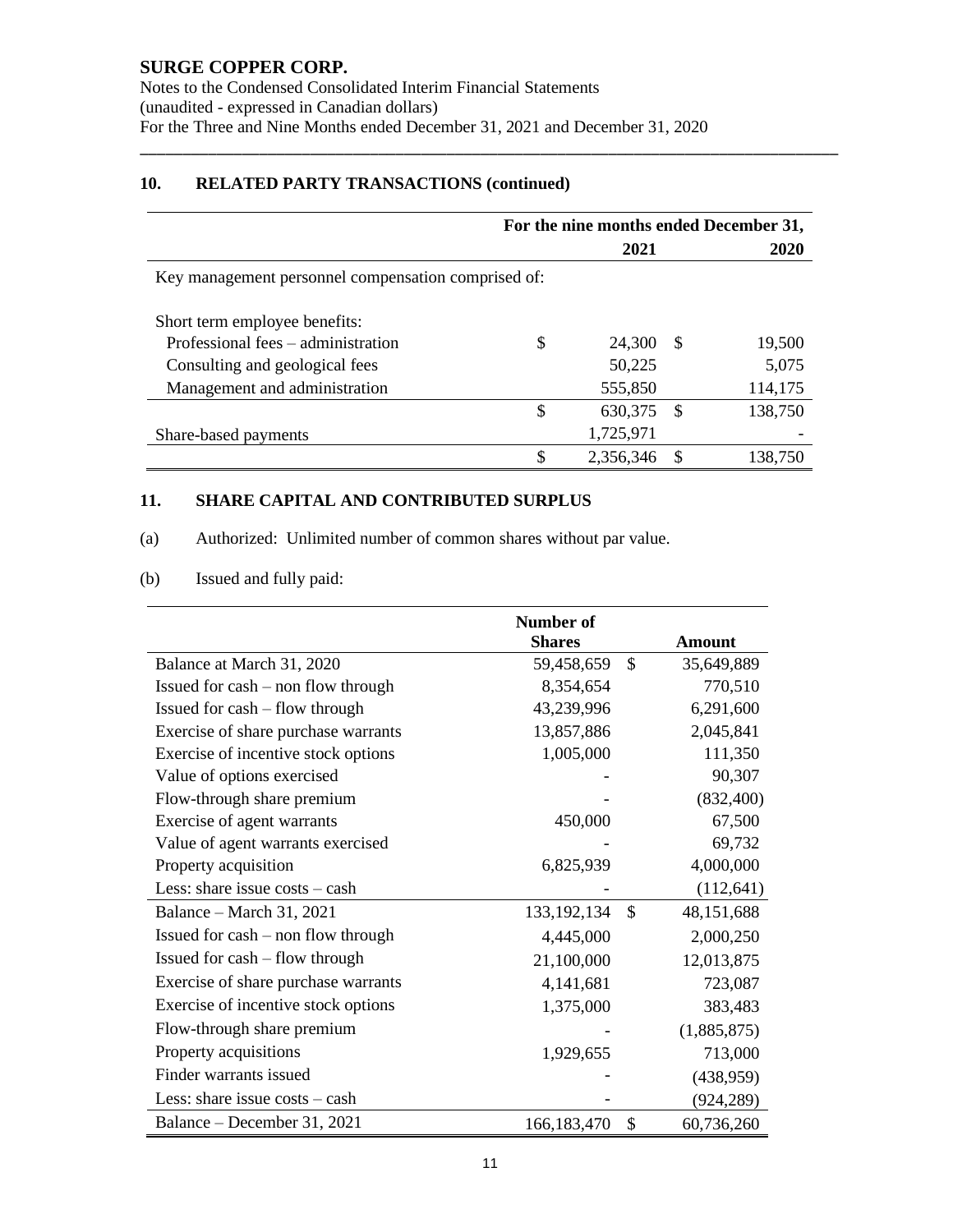## **11. SHARE CAPITAL AND CONTRIBUTED SURPLUS (continued)**

(b) Issued and Fully Paid (continued)

Transactions during the Nine Months Ended December 31, 2021

i) On June 9, 2021, the Company completed a bought deal private placement for total gross proceeds of \$14,014,125, consisting of (i) 4,445,000 units (the "Units") sold at a price of \$0.45 per Unit; (ii) 11,325,000 flow-through units (the "FT units") sold at a price of \$0.53 per FT Unit; and (iii) 9,775,000 charity flow-through units (the "Charity FT Units") sold at a price of \$0.615. Each Unit consists of one common share and one-half of one transferable common share purchase warrant (each whole such common share purchase warrant, a "Warrant"). Each FT Unit consists of one flow-through common share and one-half of one Warrant issued on a flow-through basis. Each Charity FT Unit consists of one charity flow-through common share and one-half of one Warrant issued on a flow-through basis. Each Warrant shall be exercisable into one additional common share for a period of twenty-four months at an exercise price of \$0.60 per Warrant.

\_\_\_\_\_\_\_\_\_\_\_\_\_\_\_\_\_\_\_\_\_\_\_\_\_\_\_\_\_\_\_\_\_\_\_\_\_\_\_\_\_\_\_\_\_\_\_\_\_\_\_\_\_\_\_\_\_\_\_\_\_\_\_\_\_\_\_\_\_\_\_\_\_\_\_\_\_\_\_\_\_\_

The Company has paid a cash commission of \$737,989 and a fiscal advisory fee of \$42,858. In addition, the Company issued 1,339,085 broker warrants and 81,317 fiscal advisory warrants (collectively, the "Compensation Warrants") to the Underwriters. Each Compensation Warrant is exercisable into one additional common share for a period of twenty-four months at an exercise price of \$0.45 per Warrant. On issuance, the Company has recognized a flow-through premium of \$1,885,875. All securities issued in connection with the Offering are subject to a hold period of four months and one day from closing of the Offering.

## Transactions during the Year Ended March 31, 2021

- i) On June 3, 2020, the Company completed a non-brokered private placement comprised of 4,508,500 units at a purchase price of \$0.06 per unit for gross proceeds of \$270,510. Each unit consisted of one common share and one common share purchase warrant. Each warrant entitles the holder to purchase an additional common share at a price of \$0.09 at any time on or before June 3, 2023.
- ii) On July 6, 2020, the Company completed a non-brokered flow-through private placement comprised of 3,239,996 flow-through units at a purchase price of \$0.09 per unit for gross proceeds of \$291,600. Each flow-through unit consisted of one flow-through common share and one-half of one common share purchase warrant. Each whole warrant entitles the holder to purchase an additional common share at a price of \$0.12 at any time on or before July 6, 2023. On issuance, the Company has recognized a flow-through premium of \$32,400. In fiscal 2021, the Company has incurred \$291,600 in flow through expenditures resulting in a recovery recorded as other income of \$32,400.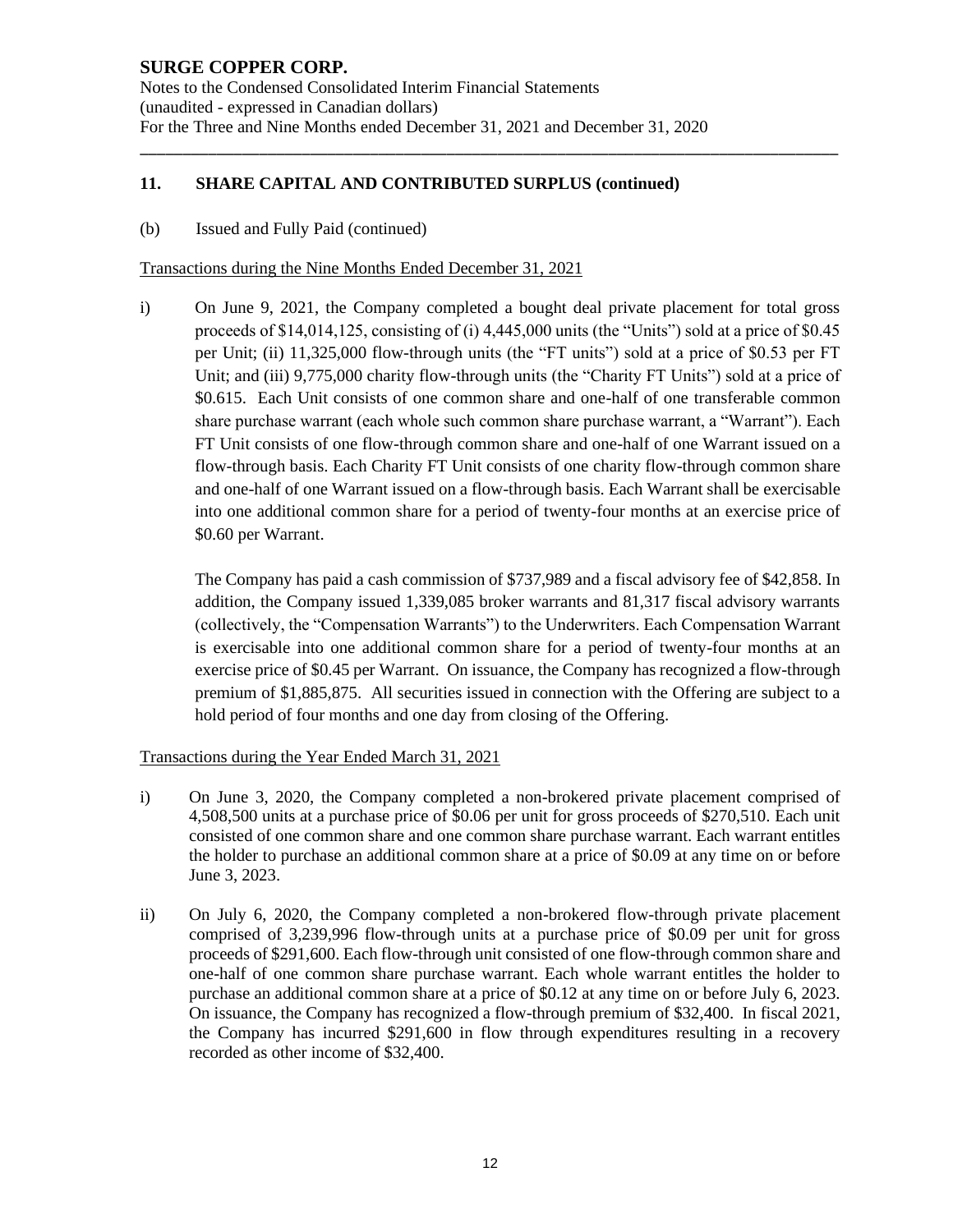Notes to the Condensed Consolidated Interim Financial Statements (unaudited - expressed in Canadian dollars) For the Three and Nine Months ended December 31, 2021 and December 31, 2020

### **11. SHARE CAPITAL AND CONTRIBUTED SURPLUS (continued)**

- (b) Issued and Fully Paid (continued)
- iii) On October 9, 2020, the Company completed a non-brokered non-flow through private placement comprised of 3,846,154 non-flow-through units at a purchase price of \$0.13 per unit for gross proceeds of \$500,000. Each unit consisted of one non-flow through common share and one common share purchase warrant. Each warrant entitles the holder to purchase an additional common share at a price of \$0.17 at any time on or before October 9, 2023. On issuance, the Company has recognized a flow-through premium of \$800,000. In fiscal 2021, the Company has incurred \$3,926,062 in flow through expenditures resulting in a recovery recorded as other income of \$523,475 and in the three months ending June 30, 2021, the Company incurred \$1,417,258 in flow through expenditures resulting in a recovery recorded as other income of \$188,968.

\_\_\_\_\_\_\_\_\_\_\_\_\_\_\_\_\_\_\_\_\_\_\_\_\_\_\_\_\_\_\_\_\_\_\_\_\_\_\_\_\_\_\_\_\_\_\_\_\_\_\_\_\_\_\_\_\_\_\_\_\_\_\_\_\_\_\_\_\_\_\_\_\_\_\_\_\_\_\_\_\_\_

- iv) On October 28, 2020, the Company completed a non-brokered flow-through private placement comprised of 40,000,000 flow-through units at a purchase price of \$0.15 per unit for gross proceeds of \$6,000,000. Each flow-through unit consisted of one flow-through common share and one common share purchase warrant. Each warrant entitles the holder to purchase an additional non-flow through common share at a price of \$0.17 at any time on or before October 28, 2023.
- (c) Share Purchase Warrants:

A continuity schedule of outstanding share purchase warrants is as follows:

|                            | Number of<br>Warrants | Weighted<br>Average<br><b>Exercise</b><br><b>Price</b> |
|----------------------------|-----------------------|--------------------------------------------------------|
| Balance at March 31, 2020  | 14,332,619            | \$0.19                                                 |
| Issued – Unit Offering     | 4,508,500             | \$0.09                                                 |
| Issued – Unit Offering     | 1,620,000             | \$0.12                                                 |
| $I$ ssued – Unit Offering  | 3,846,154             | \$0.17                                                 |
| $I$ ssued – Unit Offering  | 40,000,000            | \$0.17                                                 |
| Expired                    | (2,050,000)           | \$0.40                                                 |
| Expired                    | (200,000)             | \$0.15                                                 |
| Exercised                  | (13,857,886)          | \$0.15                                                 |
| Balance, March 31, 2021    | 48,199,387            | \$0.16                                                 |
| $I$ ssued – Unit Offering  | 12,772,497            | \$0.60                                                 |
| Exercised                  | (4, 141, 681)         | \$0.17                                                 |
| Balance, December 31, 2021 | 56,830,203            | \$0.26                                                 |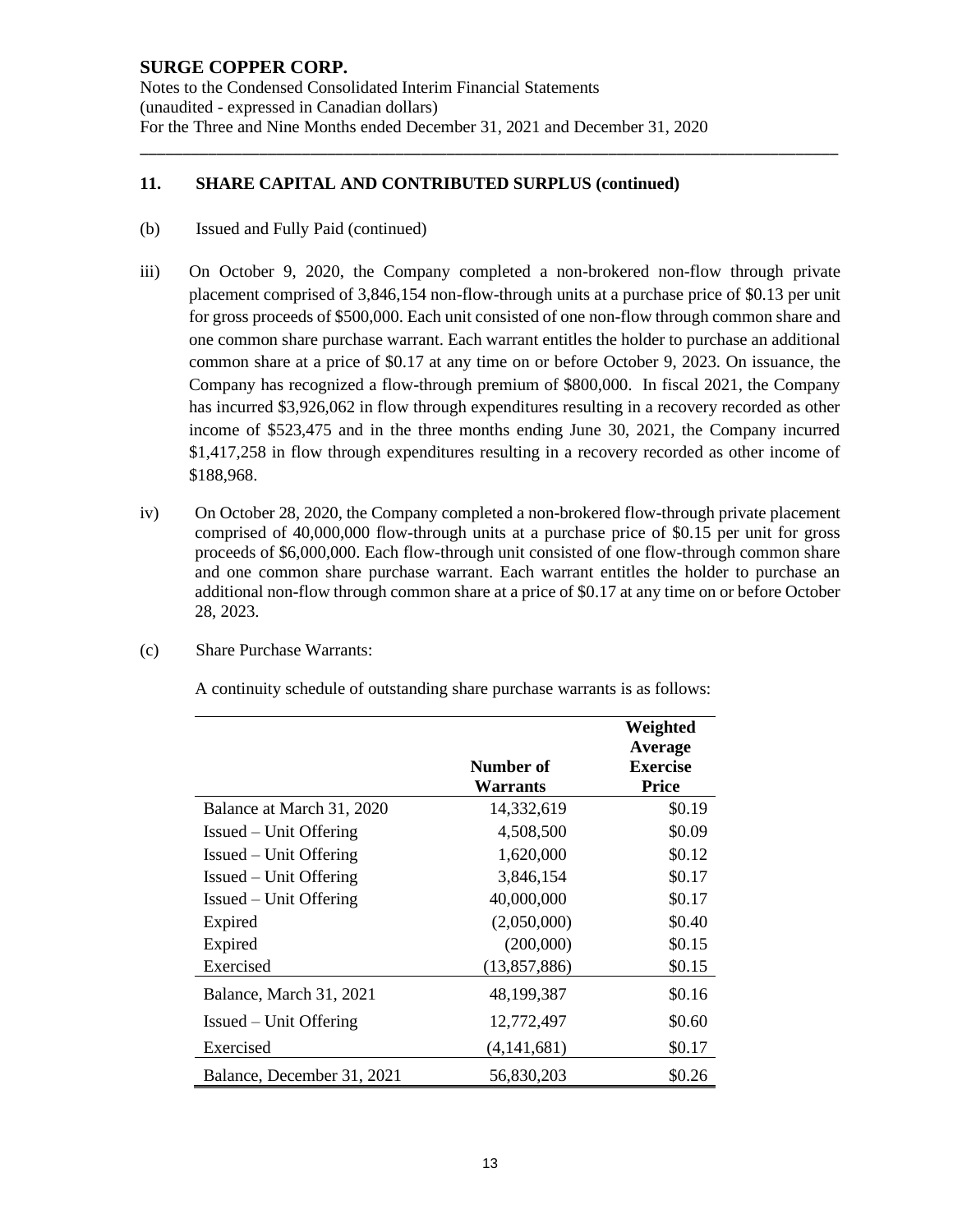Notes to the Condensed Consolidated Interim Financial Statements (unaudited - expressed in Canadian dollars) For the Three and Nine Months ended December 31, 2021 and December 31, 2020

\_\_\_\_\_\_\_\_\_\_\_\_\_\_\_\_\_\_\_\_\_\_\_\_\_\_\_\_\_\_\_\_\_\_\_\_\_\_\_\_\_\_\_\_\_\_\_\_\_\_\_\_\_\_\_\_\_\_\_\_\_\_\_\_\_\_\_\_\_\_\_\_\_\_\_\_\_\_\_\_\_\_

#### **11. SHARE CAPITAL AND CONTRIBUTED SURPLUS (continued)**

| Number of       | <b>Exercise</b> |                    |
|-----------------|-----------------|--------------------|
| <b>Warrants</b> | <b>Price</b>    | <b>Expiry Date</b> |
| 1,489,286       | \$0.10          | May 9, 2022        |
| 1,876,833       | \$0.09          | June 3, 2023       |
| 1,286,668       | \$0.12          | July 6, 2023       |
| 3,026,854       | \$0.17          | October 9, 2023    |
| 36,378,065      | \$0.17          | October 28, 2023   |
| 12,772,497      | \$0.60          | June 9, 2023       |
| 56,830,203      |                 |                    |

As at December 31, 2021 outstanding share purchase warrants are:

#### (d) Agents' warrants

A continuity schedule of outstanding agents' warrants is as follows:

|                            | Number of<br><b>Warrants</b> | Weighted average<br>exercise price |
|----------------------------|------------------------------|------------------------------------|
| Balance at March 31, 2020  | 450,000                      | \$0.15                             |
| Exercised                  | (450,000)                    | \$0.15                             |
| Balance, March 31, 2021    |                              |                                    |
| $Is sued - Unit offering$  | 1,420,402                    | \$0.45                             |
| Balance, December 31, 2021 | 1,420,402                    | \$0.45                             |

As at December 31, 2021 outstanding share purchase warrants are:

|                           | <b>Exercise</b> |                    |
|---------------------------|-----------------|--------------------|
| <b>Number of Warrants</b> | Price           | <b>Expiry Date</b> |
| 1,420,402                 | \$0.45          | June 9,2023        |
| 1.420.402                 |                 |                    |

The Black-Scholes model inputs for finder warrants granted during the nine months ended December 31, 2021 included:

| Grant<br>Date | <b>Expiry</b><br>Date | <b>Share</b><br><b>Price</b><br>At Grant<br>Date | <b>Exercise</b><br><b>Price</b> | <b>Risk-</b><br>Free<br>Rate | Interest Expected<br>Life | <b>Volatility</b> | <b>Dividend</b><br>Yield |
|---------------|-----------------------|--------------------------------------------------|---------------------------------|------------------------------|---------------------------|-------------------|--------------------------|
| June 9, 2021  | June 9, 2023          | \$0.42                                           | \$0.45                          | 0.36                         | 2 years                   | 160.5%            |                          |

The expected price volatility is based on the historic volatility (based on the remaining life of the options), adjusted for any expected changes for future volatility due to publicly available information.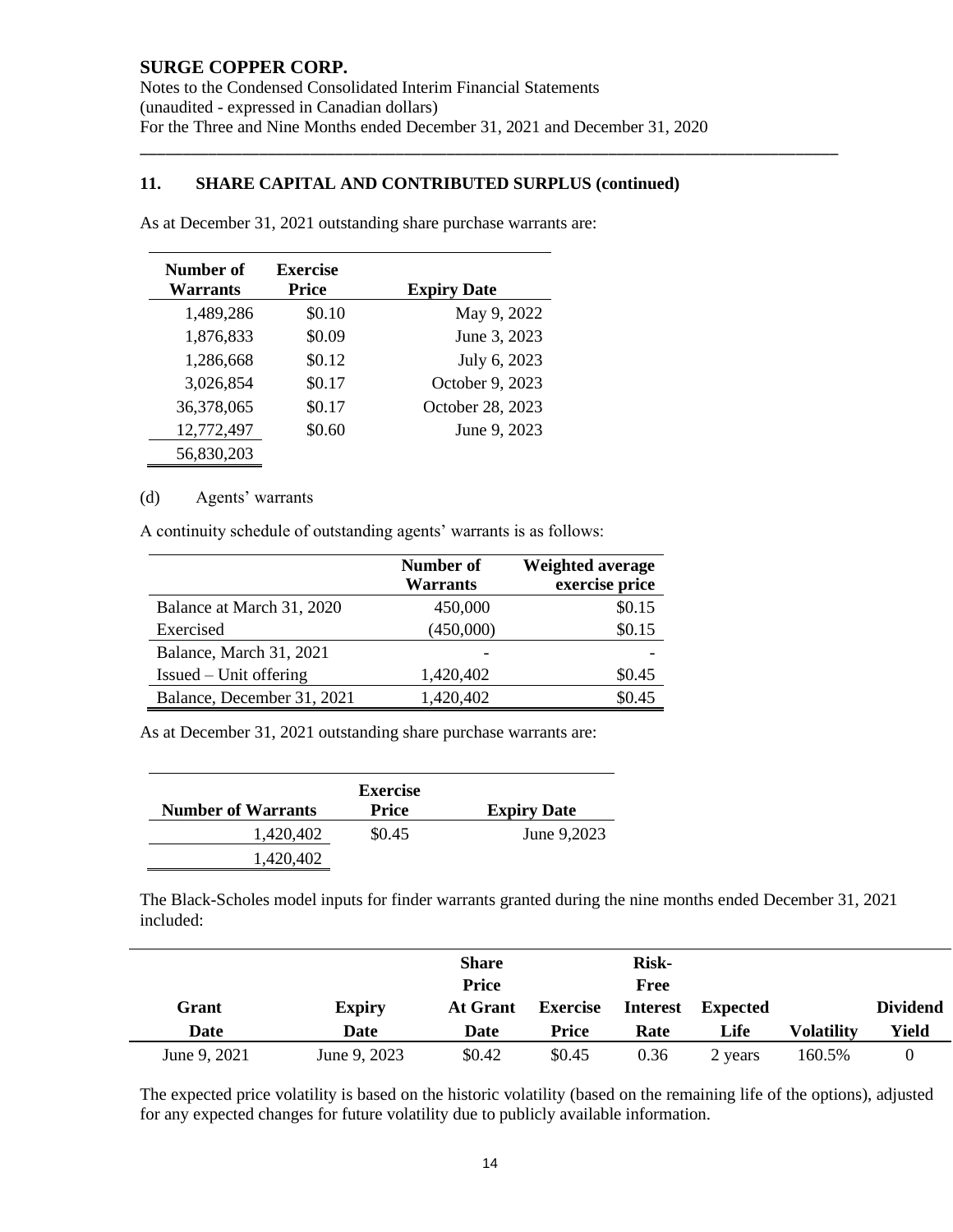Notes to the Condensed Consolidated Interim Financial Statements (unaudited - expressed in Canadian dollars) For the Three and Nine Months ended December 31, 2021 and December 31, 2020

### **11. SHARE CAPITAL AND CONTRIBUTED SURPLUS (continued)**

(e) Nature and Purpose of Equity and Reserves

The reserves recorded in equity on the Company's balance sheet include 'Contributed Surplus' and 'Accumulated Deficit'.

\_\_\_\_\_\_\_\_\_\_\_\_\_\_\_\_\_\_\_\_\_\_\_\_\_\_\_\_\_\_\_\_\_\_\_\_\_\_\_\_\_\_\_\_\_\_\_\_\_\_\_\_\_\_\_\_\_\_\_\_\_\_\_\_\_\_\_\_\_\_\_\_\_\_\_\_\_\_\_\_\_\_

'Contributed Surplus' is used to recognize the value of stock option grants and share warrants prior to exercise. 'Accumulated Deficit' is used to record the Company's change in deficit from earnings from year to year.

(f) Stock options:

The Company has a stock option plan whereby the maximum number of shares reserved for issue under the plan shall not exceed 10% of the outstanding common shares of the Company, as at the date of the grant.

The maximum number of common shares reserved for issue to any one person under the plan cannot exceed 5% of the issued and outstanding number of common shares at the date of grant and the maximum number of common shares reserved for issue to a consultant or a person engaged in investor relations activities cannot exceed 2% of the issued and outstanding number of common shares at the date of grant. The exercise price of each option granted under the plan may not be less than the Discounted Market Price (as that term is defined in the policies of the TSXV).

Options may be granted for a maximum term of five years from the date of the grant, are nontransferable and expire within 90 days of termination of employment or holding office as director or officer of the Company. Unless otherwise stated, share purchase options vest when granted.

A summary of the Company's option transactions for the nine months ended December 31, 2021 and for the year ended March 31, 2021 is as follows:

|                            |             |                         | Weighted<br>Average |
|----------------------------|-------------|-------------------------|---------------------|
|                            | Number of   | <b>Weighted Average</b> | Contractual Life    |
|                            | Options     | <b>Exercise Price</b>   | (years)             |
| Balance, March 31, 2020    | 3,523,000   | \$0.13                  | 1.54                |
| Granted                    | 7,965,000   | \$0.69                  |                     |
| Exercised                  | 1,005,000   | \$0.11                  |                     |
| Expired / Cancelled        | 300,000     | \$0.14                  |                     |
| Balance, March 31, 2021    | 10,183,000  | \$0.57                  | 3.88                |
| Granted                    | 4,125,000   | \$0.42                  |                     |
| Exercised                  | (1,988,000) | \$0.14                  |                     |
| Expired / Cancelled        | (430,000)   | \$0.68                  |                     |
| Balance, December 31, 2021 | 11,890,000  | \$0.59                  | 4.14                |

The weighted average share price of options exercised, as at the date of exercise, during the nine months ended December 31, 2021 was \$0.14.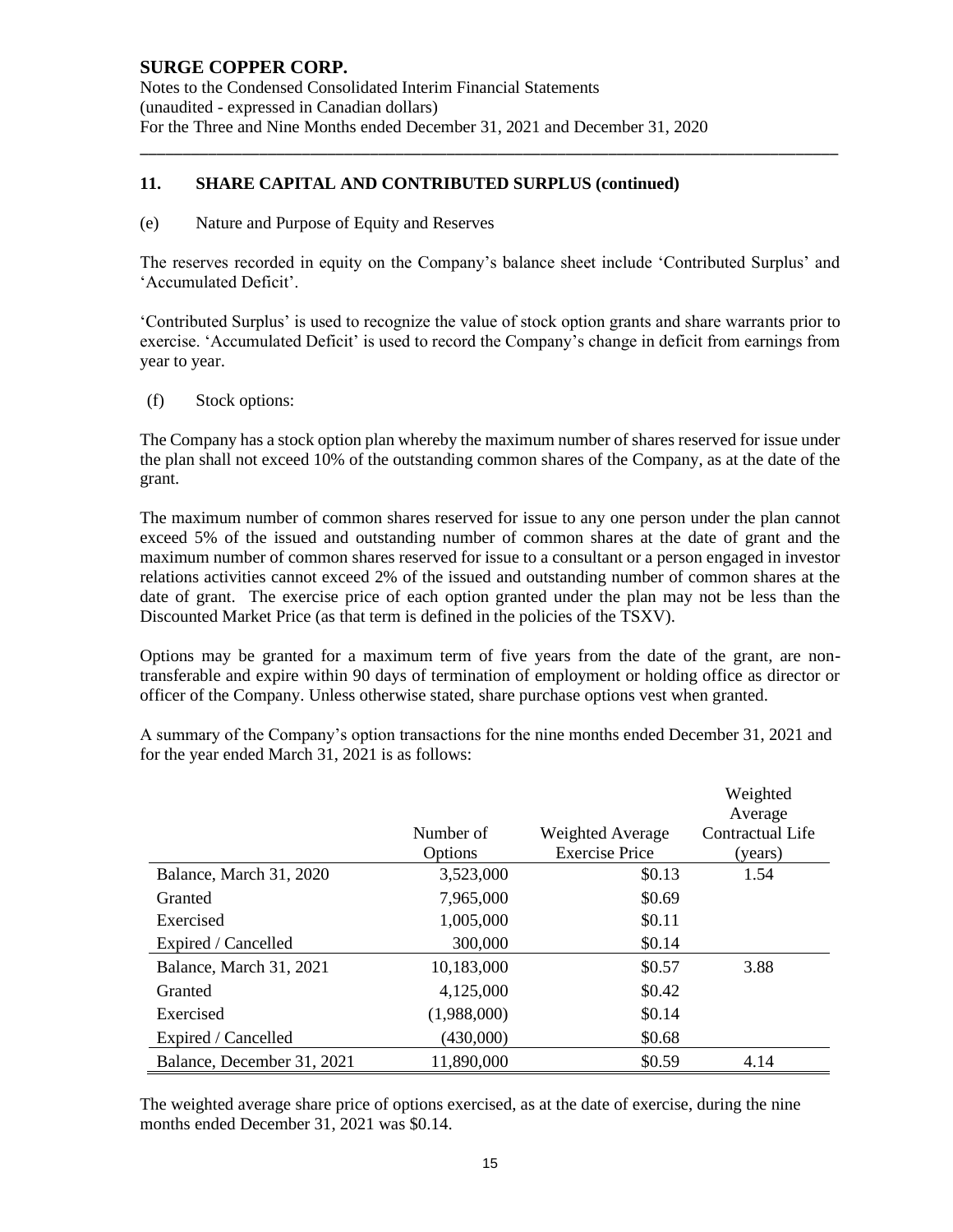Notes to the Condensed Consolidated Interim Financial Statements (unaudited - expressed in Canadian dollars) For the Three and Nine Months ended December 31, 2021 and December 31, 2020

\_\_\_\_\_\_\_\_\_\_\_\_\_\_\_\_\_\_\_\_\_\_\_\_\_\_\_\_\_\_\_\_\_\_\_\_\_\_\_\_\_\_\_\_\_\_\_\_\_\_\_\_\_\_\_\_\_\_\_\_\_\_\_\_\_\_\_\_\_\_\_\_\_\_\_\_\_\_\_\_\_\_

#### **11. SHARE CAPITAL AND CONTRIBUTED SURPLUS (continued)**

#### (f) Stock options (continued):

As at December 31, 2021 outstanding vested stock options are:

| <b>Exercise Price</b> | <b>Expiry Date</b> |
|-----------------------|--------------------|
| \$0.10                | November 7, 2022   |
| \$0.69                | January 4, 2026    |
| \$0.44                | April 23, 2026     |
| \$0.42                | June 23, 2026      |
| \$0.42                | October 15, 2026   |
| \$0.31                | December 20, 2026  |
|                       |                    |
|                       |                    |

The Black-Scholes model inputs for options granted during the nine months ended December 31, 2021 included:

|                   |                   | <b>Share</b><br><b>Price</b> |                 | <b>Risk-</b><br>Free |                 |            |                 |
|-------------------|-------------------|------------------------------|-----------------|----------------------|-----------------|------------|-----------------|
| Grant             | <b>Expiry</b>     | At Grant                     | <b>Exercise</b> | <b>Interest</b>      | <b>Expected</b> |            | <b>Dividend</b> |
| Date              | Date              | Date                         | <b>Price</b>    | Rate                 | Life            | Volatility | Yield           |
| April 13, 2021    | April 13, 2026    | \$0.42                       | \$0.44          | 0.28                 | 5 years         | 150.2%     |                 |
| June 23, 2021     | June 23, 2026     | \$0.40                       | \$0.42          | 0.43                 | 5 years         | 148.3%     |                 |
| October 15, 2021  | October 15, 2026  | \$0.42                       | \$0.42          | 1.31                 | 5 years         | 145.7%     |                 |
| December 20, 2021 | December 20, 2026 | \$0.31                       | \$0.31          | 1.26                 | 5 years         | 144.2%     |                 |

The Black-Scholes model inputs for options granted during the year ended March 31, 2021 included:

|                 |                 | <b>Share</b><br><b>Price</b> |                 | <b>Risk-</b><br>Free |          |                   |                 |
|-----------------|-----------------|------------------------------|-----------------|----------------------|----------|-------------------|-----------------|
| Grant           | <b>Expiry</b>   | At Grant                     | <b>Exercise</b> | <b>Interest</b>      | Expected |                   | <b>Dividend</b> |
| Date            | Date            | <b>Date</b>                  | <b>Price</b>    | Rate                 | Life     | <b>Volatility</b> | Yield           |
| January 4, 2021 | January 4, 2026 | \$0.69                       | \$0.69          | 0.17                 | 5 years  | 154.2%            |                 |

The expected price volatility is based on the historic volatility (based on the remaining life of the options), adjusted for any expected changes for future volatility due to publicly available information.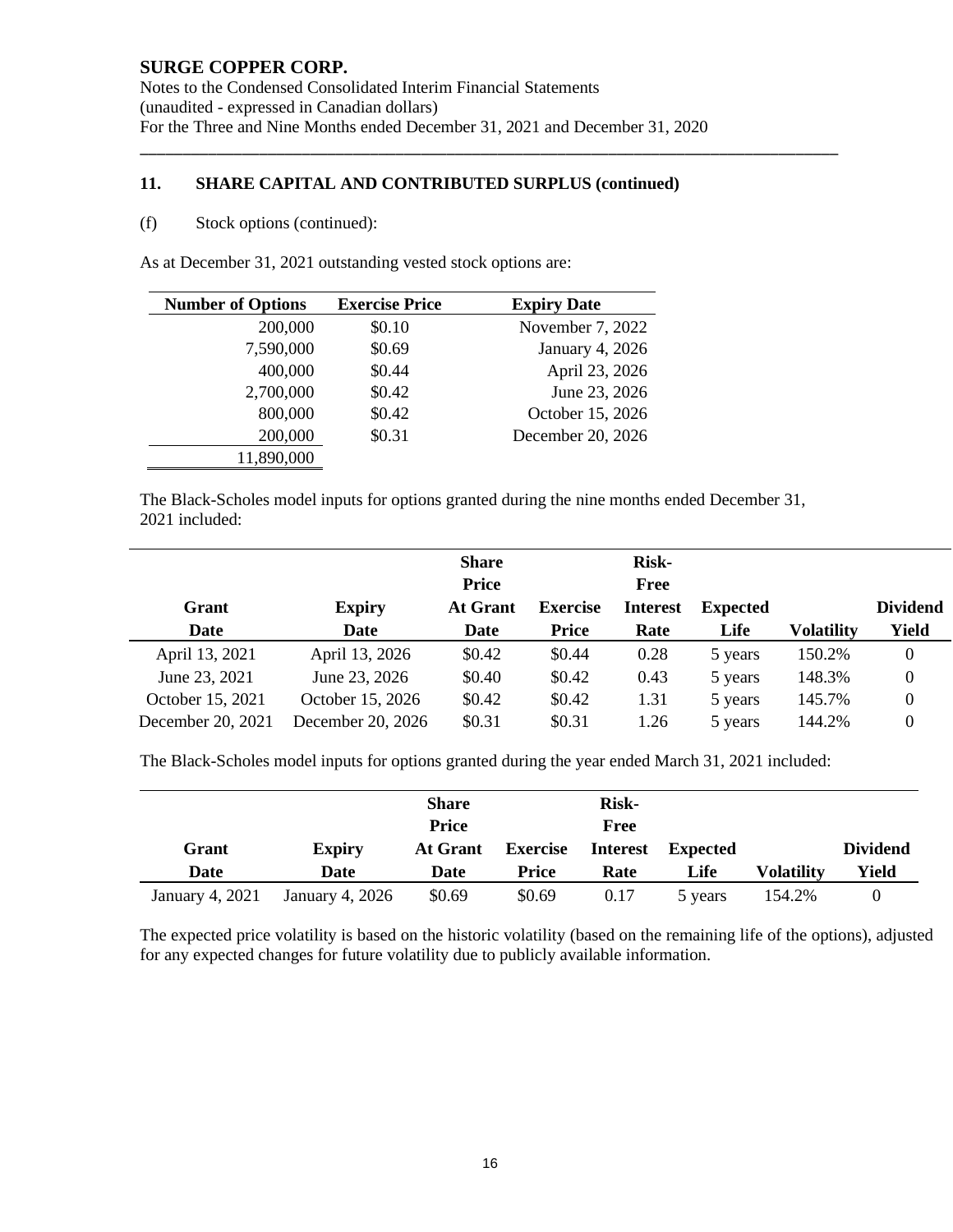Notes to the Condensed Consolidated Interim Financial Statements (unaudited - expressed in Canadian dollars) For the Three and Nine Months ended December 31, 2021 and December 31, 2020

### **11. SHARE CAPITAL AND CONTRIBUTED SURPLUS (continued)**

#### (g) Contributed Surplus:

During the nine months ended December 31, 2021 \$2,067,385 (Year ended March 31, 2021, \$3,680,473) was recorded as stock-based compensation related to the granting of 4,125,000 incentive stock options (Year ended March 31,  $2021 - 7,965,000$ ) and  $1,420,402$  finder warrants (Year ended March 31, 2021 – Nil). Of this amount, \$2,067,385 (Year ended March 31, 2021 - \$3,680,473) has been included as an expense in the consolidated statement of comprehensive loss and \$438,959 has been included in the share issue costs on the Consolidated Statement of Financial Position.

\_\_\_\_\_\_\_\_\_\_\_\_\_\_\_\_\_\_\_\_\_\_\_\_\_\_\_\_\_\_\_\_\_\_\_\_\_\_\_\_\_\_\_\_\_\_\_\_\_\_\_\_\_\_\_\_\_\_\_\_\_\_\_\_\_\_\_\_\_\_\_\_\_\_\_\_\_\_\_\_\_\_

A continuity of contributed surplus is as follows:

|                                                                 |    | For the Nine<br><b>Months Ended</b><br>December 31,<br>2021 |    | For the<br><b>Year Ended</b><br>March 31,<br>2021 |
|-----------------------------------------------------------------|----|-------------------------------------------------------------|----|---------------------------------------------------|
|                                                                 |    |                                                             |    |                                                   |
| Balance, beginning of period                                    | S  | 8,169,534                                                   | S  | 4,649,100                                         |
| Stock-based compensation - expensed                             |    | 2,067,385                                                   |    | 3,680,473                                         |
| Finder warrants' issued – share issue costs                     |    | 438,959                                                     |    |                                                   |
| Value of options exercised reclassified to share capital        |    | (172,808)                                                   |    | (90, 307)                                         |
| Value of agent warrants exercised reclassified to share capital |    |                                                             |    | (69, 732)                                         |
| Balance, end of period                                          | \$ | 10,503,070                                                  | \$ | 8,169,534                                         |

#### **12. FINANCIAL INSTRUMENTS, MANAGEMENT OF CAPITAL AND FINANCIAL RISK**

All financial instruments are included on the Company's balance sheet and measured at either fair value or amortized cost.

The Company's financial assets consist of cash and cash equivalents and amounts receivable, which are designated as loans and receivables and measured at amortized cost.

The Company's financial liabilities consist of accounts payable and accrued liabilities and due to related parties, which are designated as other financial liabilities and measured at amortized cost.

The carrying values of the Company's financial instruments measured at amortized costs approximate their fair values due to their short-term nature.

The capital of the Company consists of shareholders' equity - \$44,557,209 (March 31, 2021 -  $$31,961,022$ ).

The Board of Directors does not establish quantitative return on capital criteria for management, but rather relies on the expertise of the Company's management to sustain future development of the business. There were no changes in the Company's approach to capital management during the year.

The Company is not subject to any externally imposed capital requirements. The Company relies on capital markets to support continued growth.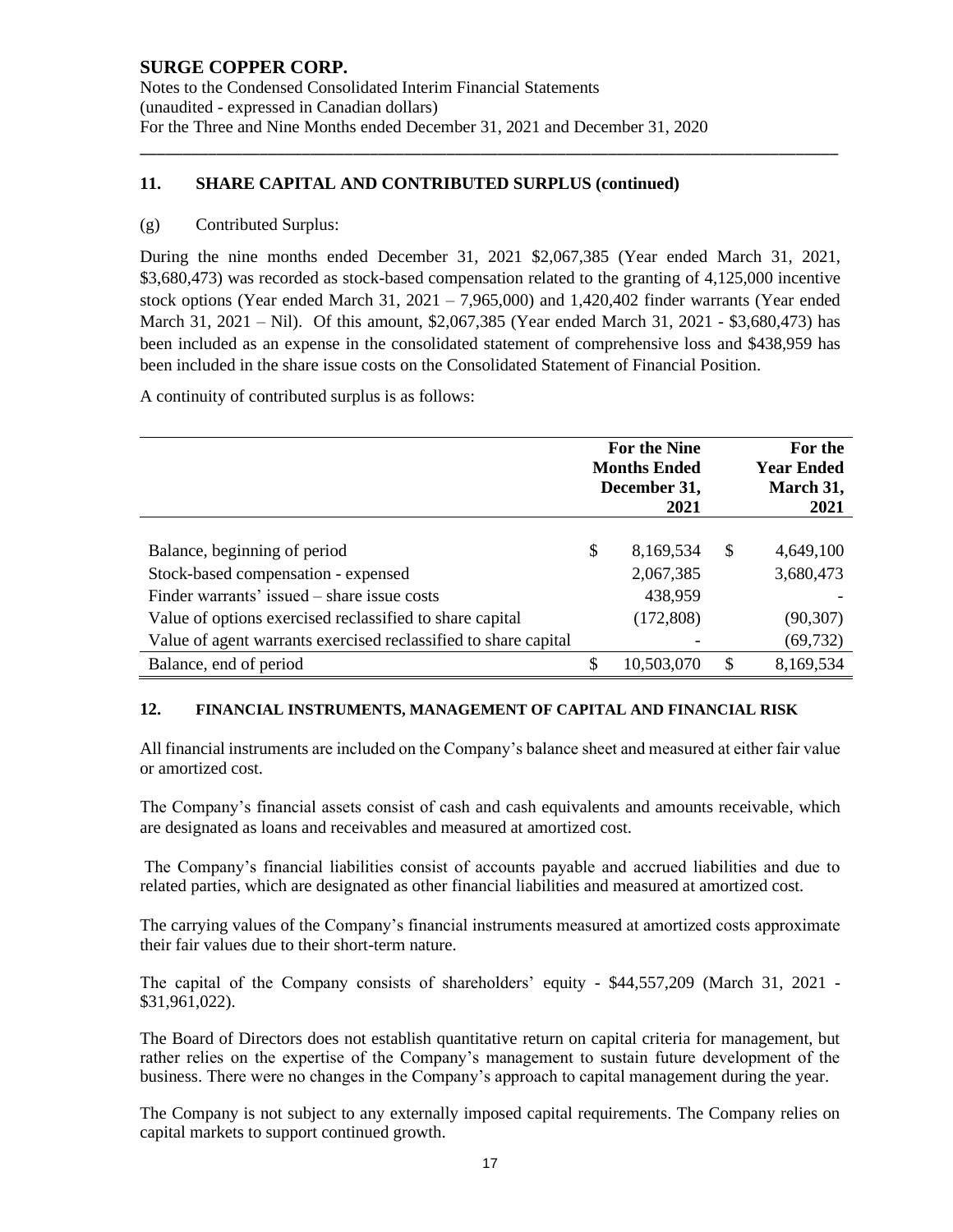Notes to the Condensed Consolidated Interim Financial Statements (unaudited - expressed in Canadian dollars) For the Three and Nine Months ended December 31, 2021 and December 31, 2020

# **13. SEGMENTED INFORMATION**

During the nine months ended December 31, 2021 and for the year ended March 31, 2021 the Company operated in one reportable operating segment, being the acquisition, exploration and development of mineral properties in British Columbia. Administrative expenses and working capital balances are located in Canada.

\_\_\_\_\_\_\_\_\_\_\_\_\_\_\_\_\_\_\_\_\_\_\_\_\_\_\_\_\_\_\_\_\_\_\_\_\_\_\_\_\_\_\_\_\_\_\_\_\_\_\_\_\_\_\_\_\_\_\_\_\_\_\_\_\_\_\_\_\_\_\_\_\_\_\_\_\_\_\_\_\_\_

## **14. NON-CASH TRANSACTIONS**

Investing and financing activities that do not have a direct impact on current cash flows are excluded from the statements of cash flows. The following transactions have been excluded from the statements of cash flows.

During the nine months ended December 31, 2021

The issuance of 1,929,655 common shares valued at \$713,000 for exploration and evaluation assets.

During the year ended March 31, 2021:

The issuance of 6,825,939 common shares valued at \$4,000,000 for exploration and evaluation assets.

## **15. COMMITMENTS AND CONTINGENCIES**

Effective with a commencement date of October 1, 2021, the Company is committed to an operating lease on its office premises expiring on September 30, 2026. The Company's lease commitments for the total annual basic lease rate and operating costs are as follows:

| 2022 | \$14,243 |
|------|----------|
| 2023 | \$57,656 |
| 2024 | \$59,027 |
| 2025 | \$60,403 |
| 2026 | \$61,784 |
| 2027 | \$31,238 |